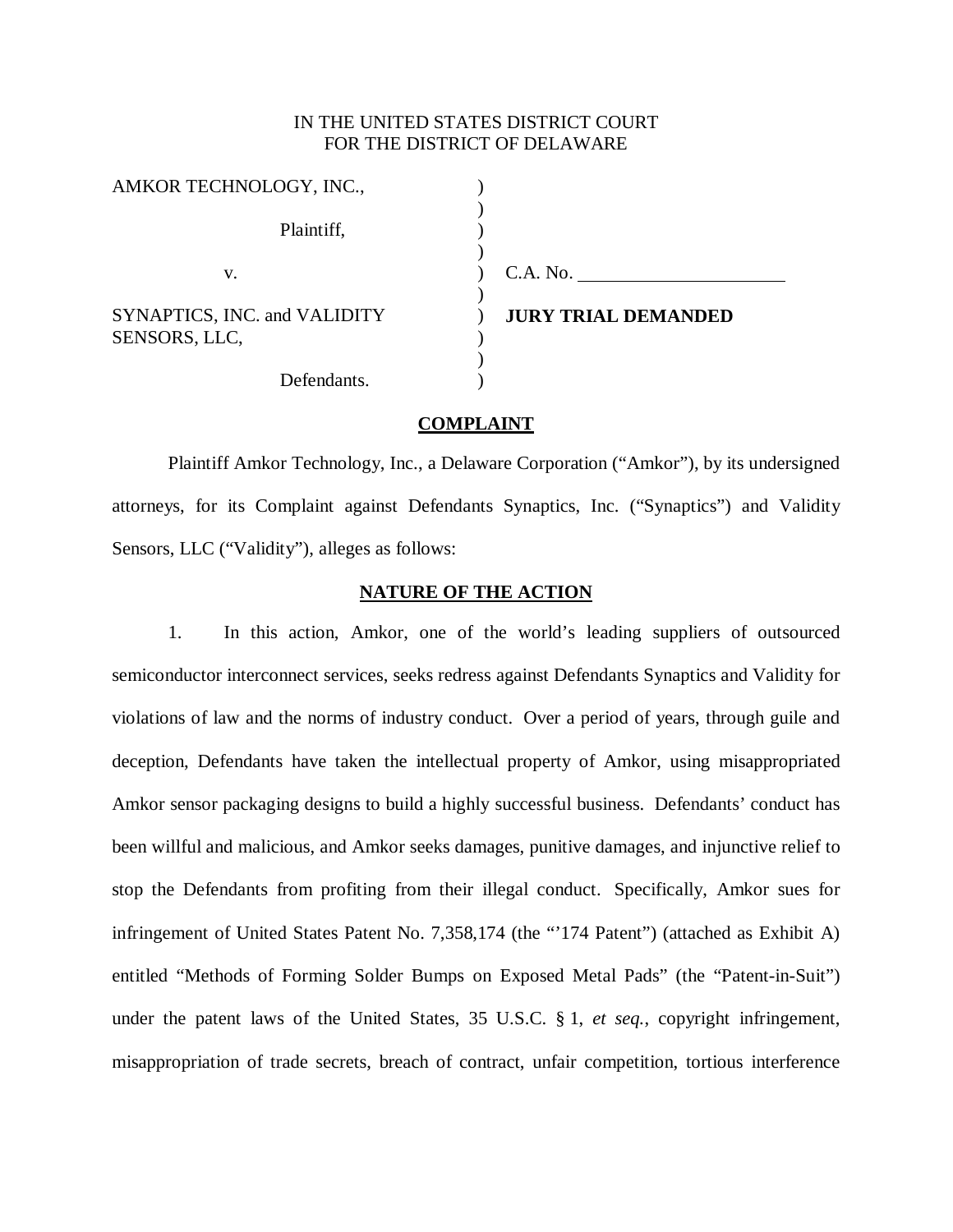with contract, civil conspiracy, violation of the Computer Fraud and Abuse Act, and violation of the Delaware Misuse of Computer System Information Act.

2. Amkor collaborates with other businesses to create sophisticated electronic devices such as biosensors that, *e.g.*, detect when a user's fingerprint profile authorizes the user to have access to a smartphone. Amkor creates the highly complex, technologically sophisticated interconnections or "packaging" for these devices.

3. This action seeks relief for multiple forms of wrongdoing by Defendants relating to these biosensors, including but not limited to the following:

a. Defendants are actively inducing infringement of the '174 Patent and, upon information and belief, have directly infringed the '174 Patent.

b. Defendant Validity, in violation of its non-disclosure agreement, misappropriated Amkor's confidential and proprietary Wafer Level Fan Out ("WLFO") technology. Validity wrongfully submitted Amkor's ideas and even its confidential diagrams to the United States Patent Office, falsely claiming them as its own and causing Amkor's valuable, confidential information to be placed into the public domain without Amkor's knowledge or consent. In addition, upon information and belief, Validity and Synaptics have been using Amkor's confidential information as part of a plan to commercialize this WLFO technology.

c. Defendants Validity and Synaptics, again in violation of a non-disclosure agreement, misappropriated Amkor's confidential and proprietary design files for "flip chip chip scale package" technology. Defendants sent to Amkor's primary competitor, third-party Advanced Semiconductor Engineering, Inc. ("ASE"), design files that were copied, in whole or substantial part, from the Amkor design files. Upon information and belief, Synaptics, Validity and ASE together have collaborated on, and have been successfully selling, a product based on those files.

# **THE PARTIES**

4. Plaintiff Amkor is a Delaware Corporation with its principal place of business in

Tempe, Arizona. Amkor is one of the world's largest providers of semiconductor packaging and

test services.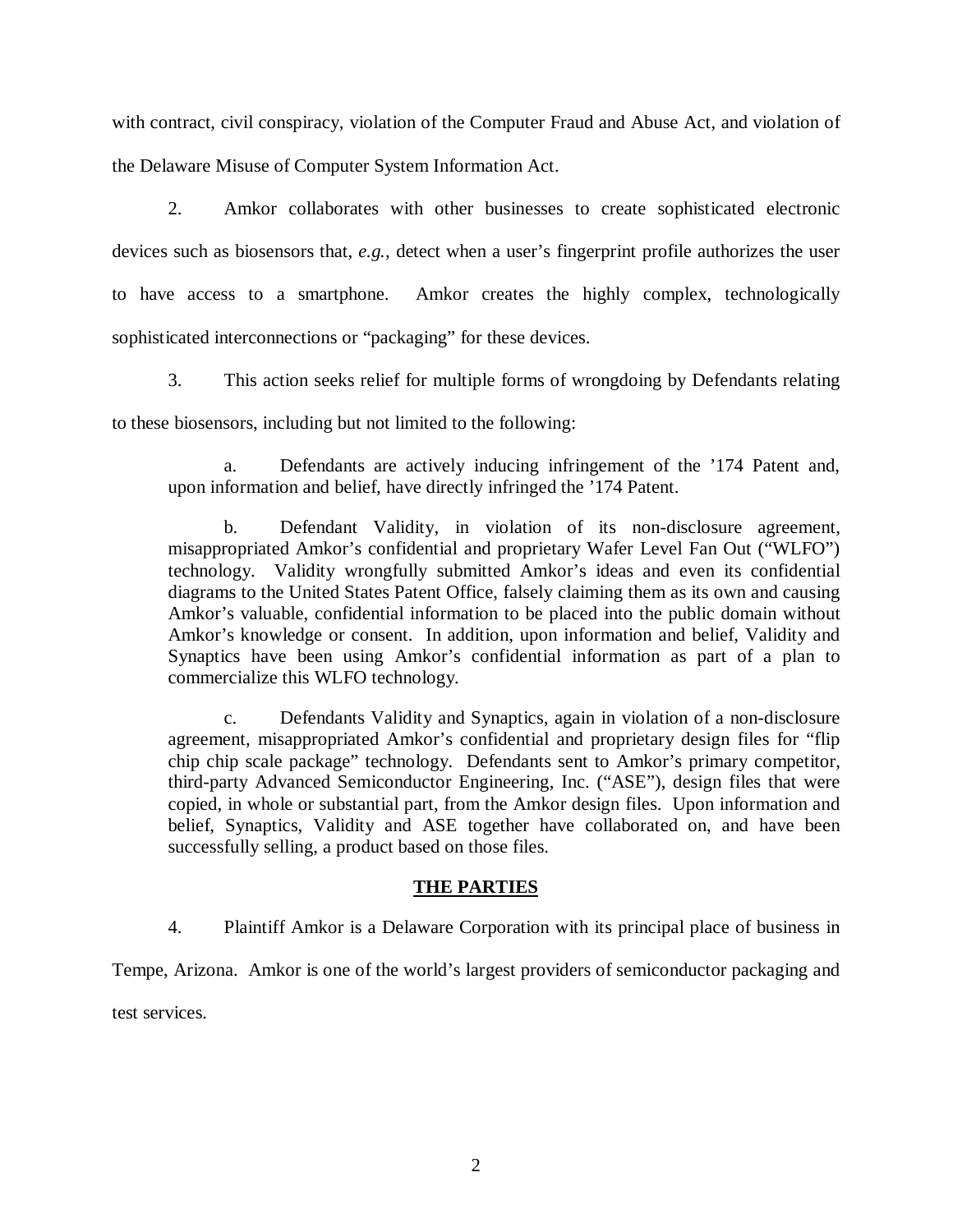5. Upon information and belief, Defendant Synaptics is a Delaware corporation with its principal place of business in California, and is a developer and supplier of, among other things, touch-based semiconductor products.

6. Upon information and belief, Defendant Validity is a Delaware limited liability company with its principal place of business in California, and is also a developer and supplier of touch-based semiconductor products.

7. Upon information and belief, Defendant Synaptics acquired Validity Sensors, Inc. on or about November 7, 2013 and formed Validity Sensors LLC, which is the successor-ininterest to Validity Sensors, Inc.'s assets and liabilities.

#### **JURISDICTION**

8. This Court has subject matter jurisdiction over this dispute under 28 U.S.C. §§ 1331, 1338(a) and § 1367.

### **AMKOR'S BUSINESS**

9. Since its founding in 1968, Amkor has pioneered the development and outsourcing of semiconductor packaging and test services. Amkor is a strategic manufacturing partner for more than 300 of the world's leading semiconductor companies, foundries and electronics original equipment manufacturers ("OEMs").

10. Through a significant investment of time, capital, and people, Amkor has built a leading position in the semiconductor industry by designing innovative packaging for semiconductor chips to be used in electronic devices. For example, Amkor's cutting-edge semiconductor packaging allows sensor integration into the phone to sense whether the user's fingerprint profile authorizes the user to have access to the phone. Fingerprint identification on mobile phones is an ever-growing and important worldwide line of business.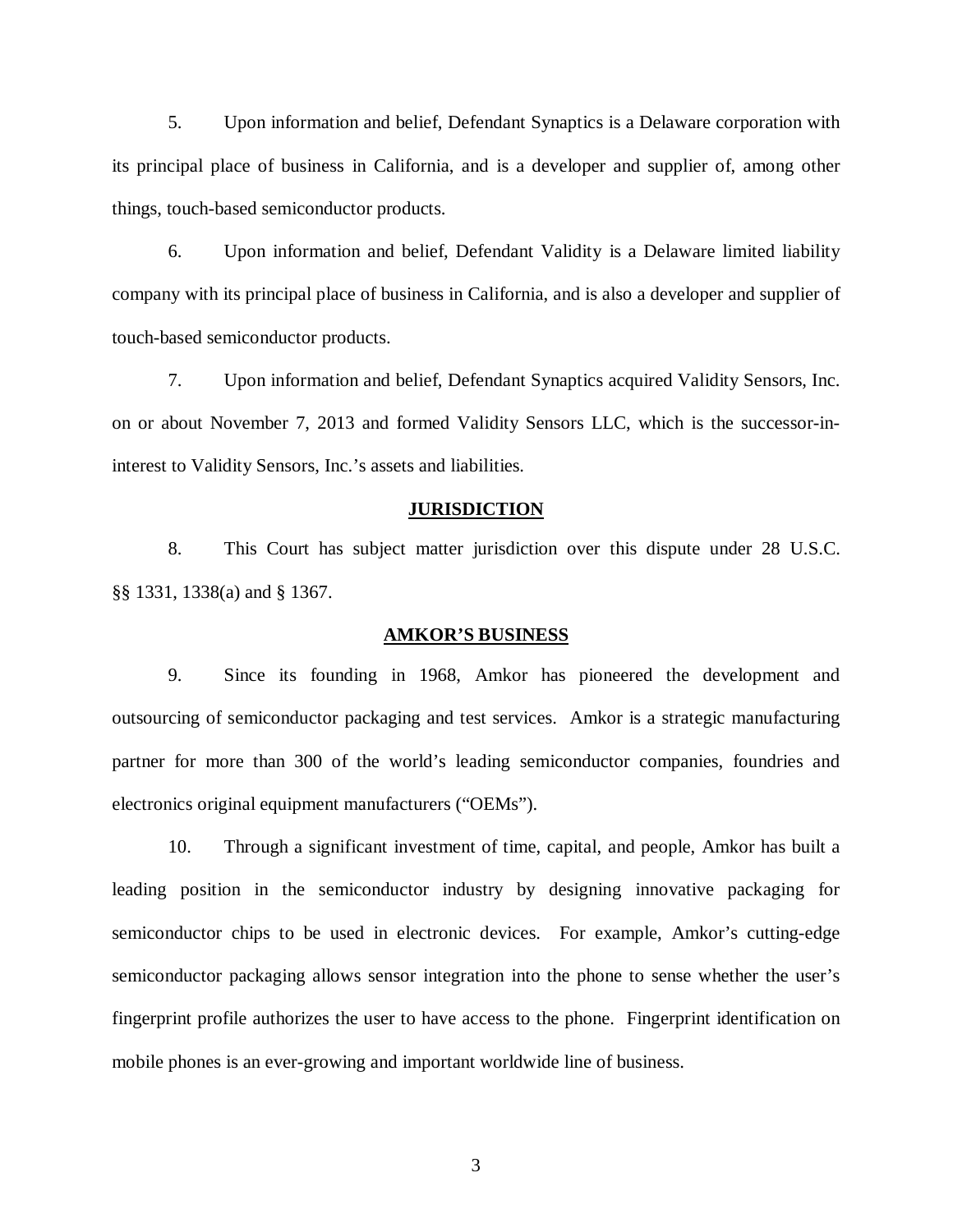11. In recent years, Amkor has invested hundreds of millions of dollars on state-ofthe-art facilities and equipment to provide services for the industry's most complex devices.

12. With approximately 400 employees engaged in research and development focusing on the design and development of new semiconductor packaging and test technologies, Amkor has achieved technology leadership in areas such as advanced flip chip and wafer-level semiconductor processing and packaging. The industry in which Amkor competes is highly fragmented, and Amkor's renowned technology leadership sets Amkor apart from its competition in capturing the most valuable business opportunities as customers and leading electronics manufacturers strive for smaller device geometries, higher levels of speed and performance, and lower power consumption. Protection of its technology and trade secrets is absolutely critical to Amkor's core strategy and business model.

#### **WAFER LEVEL FAN OUT TECHNOLOGY**

#### **Amkor Enters into A Non-Disclosure Agreement with Validity in 2008**

13. On or about September 30, 2008, Amkor and Validity entered into a Mutual Non-Disclosure Agreement ("2008 NDA") to allow Validity access to Amkor's confidential information. The 2008 NDA defines "Confidential Information" as all information relating to, among other things, "business plans, technology, product plans, products, developments, inventions, processes, designs, [and] drawings[.]" 2008 NDA § 1.2. The 2008 NDA was drafted for the express purpose of strictly protecting the confidentiality of Amkor's "Advanced Packaging" technology which was to be shared with Validity. *See id.* App'x A ("Permitted Purpose").

14. The parties to the 2008 NDA agreed that the recipient of Confidential Information "shall disclose Confidential Information only to those of its employees, agents and independent contractors who have a need to know such information for the Permitted Purpose[,]" *id.* § 2.3,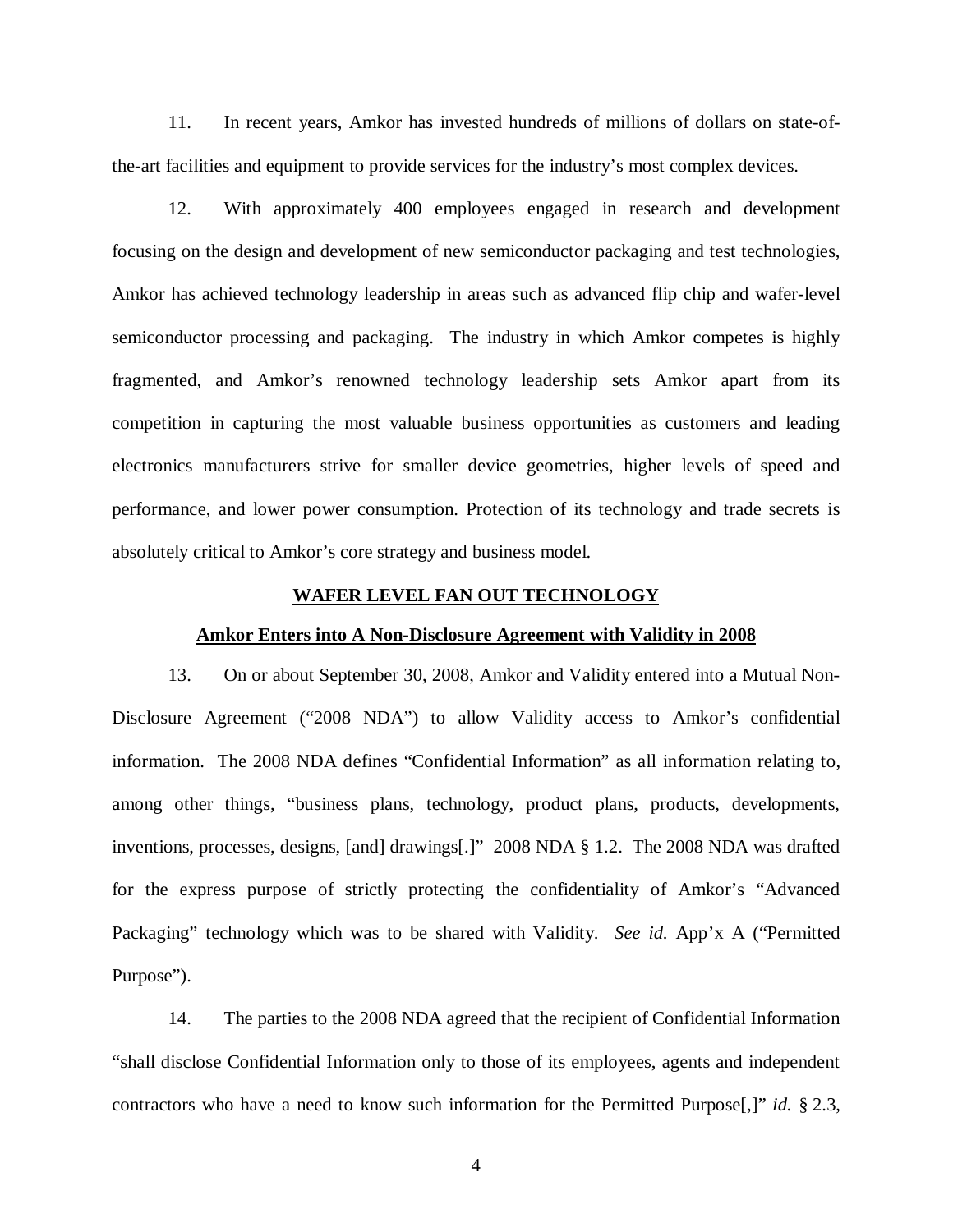and further agreed not to reproduce or copy any Confidential Information without the discloser's prior written consent, *id.* § 2.4, or remove any "proprietary rights legend" from "materials disclosing or embodying Confidential Information." *Id.* § 2.5.

15. Importantly, except for permitted uses expressly contemplated in the agreement, the 2008 NDA "grants no license … under any copyrights, patents, trademarks, trade secrets or other proprietary rights to use or reproduce Confidential Information." *Id.* § 2.7.

16. Moreover, "[i]n the event that Confidential Information is or becomes the subject of a patent application, patent, copyright, or other proprietary right, Recipient agrees and understands that Discloser will have all the rights and remedies available to it under the law as a result of said patent application, patent, copyright or other proprietary right." *Id.*

17. The 2008 NDA remains in full force "for a period of three (3) years from the Effective Date" of September 30, 2008, and the "obligations regarding confidentiality shall continue for a period of five (5) years from disclosure of Confidential Information or until such time as the subject Confidential Information of a Discloser disclosed under this Agreement becomes publicly known or made generally available through no action by the Recipient." *Id.* § 3.

#### **Pursuant to the NDA, Amkor Shares Confidential and Proprietary Wafer Level Fan Out Technology With Validity**

18. In or around March 2010, Amkor approached Validity about designing a package for a new fingerprint biosensor, which could be used, *inter alia*, to provide access to a smart phone, using a new technology called Wafer Level Fan Out ("WLFO").

19. For more than two years, Amkor engaged in intensive research and development efforts, both in the United States and Korea, to develop semiconductor packaging suitable for the WLFO project. A dedicated team of more than twenty employees was diverted from other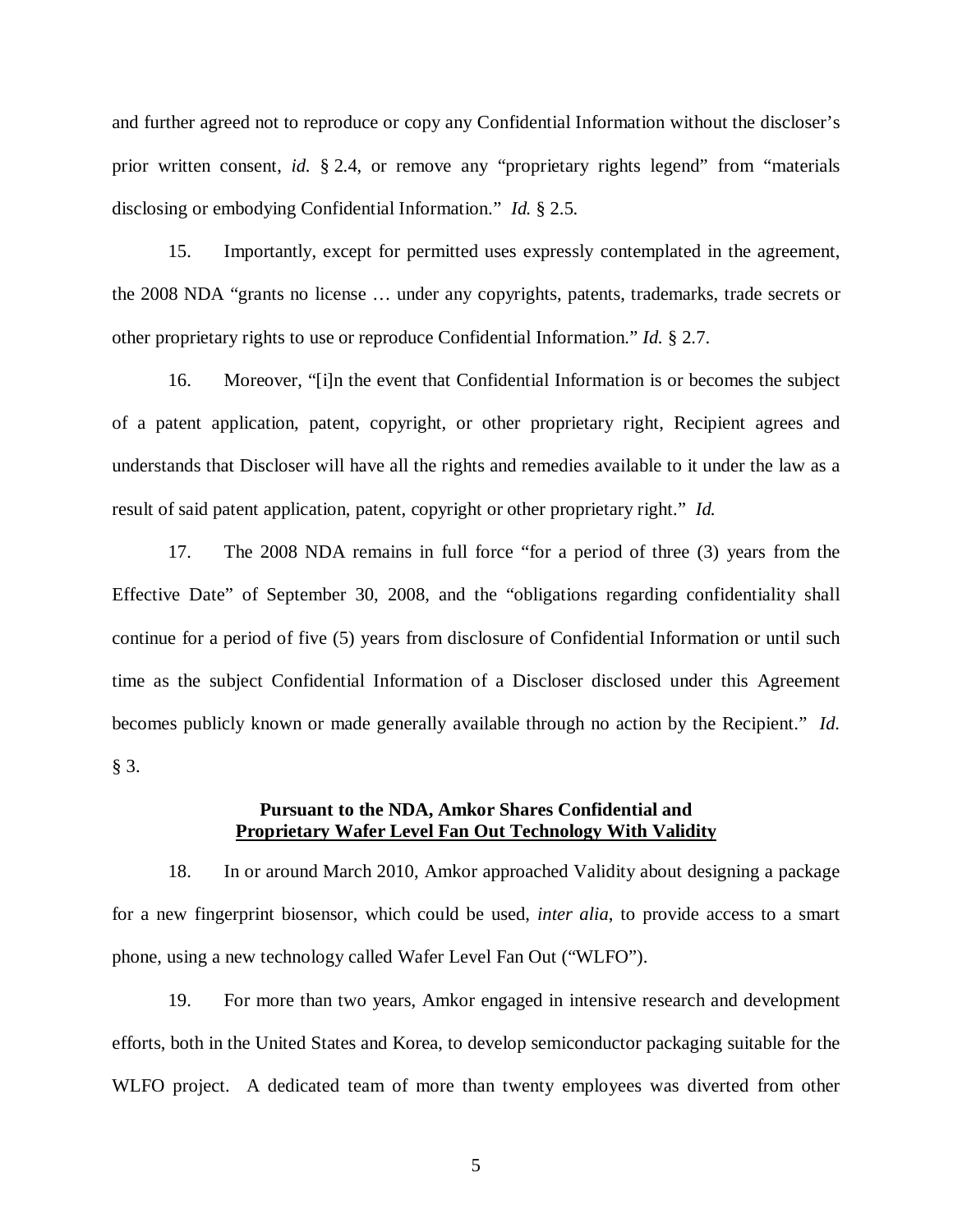projects to work on WLFO development. Amkor spent approximately \$7 million dollars on equipment alone for this project, which it purchased specifically for this project.

20. In various documents and meetings in 2010 and 2011, Amkor provided its confidential and proprietary ideas, designs, product plans, and other confidential information regarding WLFO to Validity, pursuant to the 2008 NDA. In particular, pursuant to the 2008 NDA, Amkor provided three critical diagrams in documents and presentation materials to Validity.

21. The diagrams, specifically those on slide 2 of Amkor's confidential presentation dated March 2010 and on slides 8 and 7 of Amkor's confidential presentation dated September 2010 (redacted versions of which are reproduced here as Figures 1a, 1b, and 1c, respectively, below) were marked as "Amkor Proprietary Business Information." They demonstrate essential design information for the WLFO technology and the design process, which is a major technological step forward with significant commercial value belonging to Amkor.

22. Nonetheless, Validity copied substantial portions of each of those diagrams into patent applications that Validity then passed off as its own and filed with the Patent and Trademark Office. The copied materials are substantially similar to, and in many respects virtually identical to, the Amkor source materials. In addition, Validity incorporated into the patent applications substantial additional confidential know-how and information acquired in confidence from Amkor corresponding to the diagrams that they copied.

23. Validity's non-provisional patent application is currently pending.

24. Figures 2a, 2b, and 2c on the pages below are diagrams included in Validity's provisional patent application and correspond respectively to Amkor Figures 1a, 1b, and 1c. Figures 3a, 3b, and 3c are diagrams included in Validity's patent application and, again,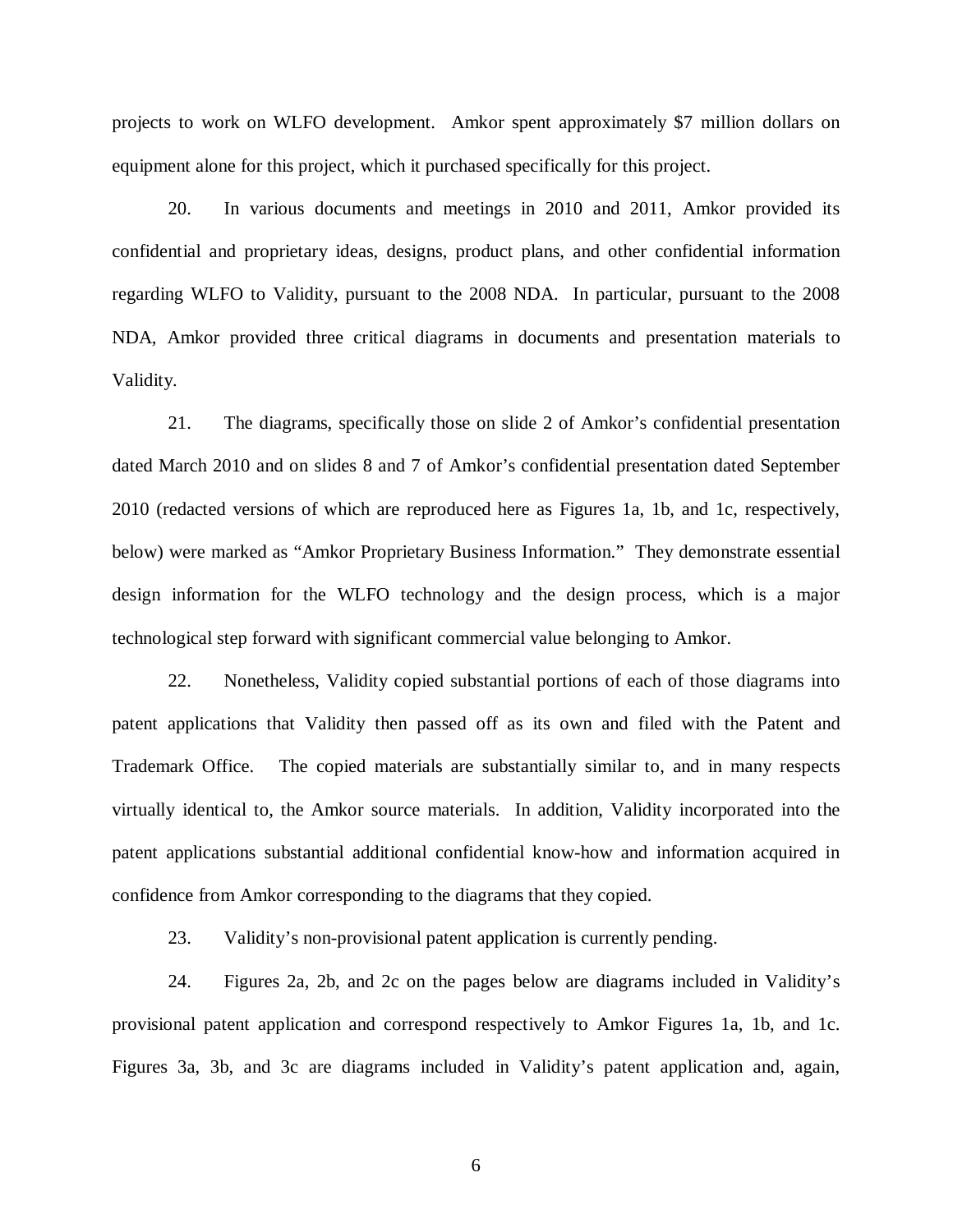correspond respectively to Amkor Figures 1a, 1b, and 1c. The striking similarity of the corresponding diagrams is evident.

# Figure 1a: Amkor's Wafer Level Fan Out





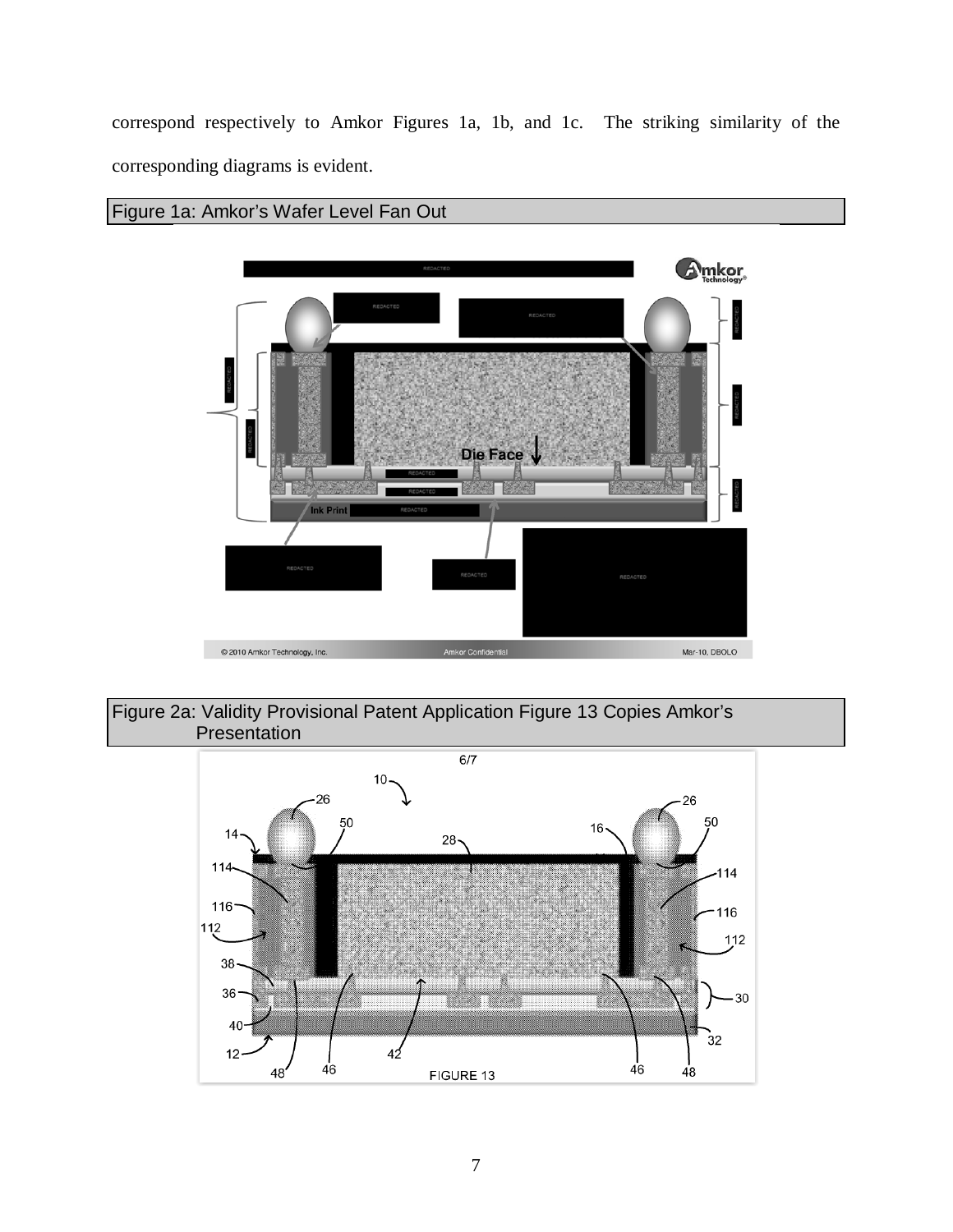

Figure 3a: Validity Patent Application Figure 13 Copies Amkor's Presentation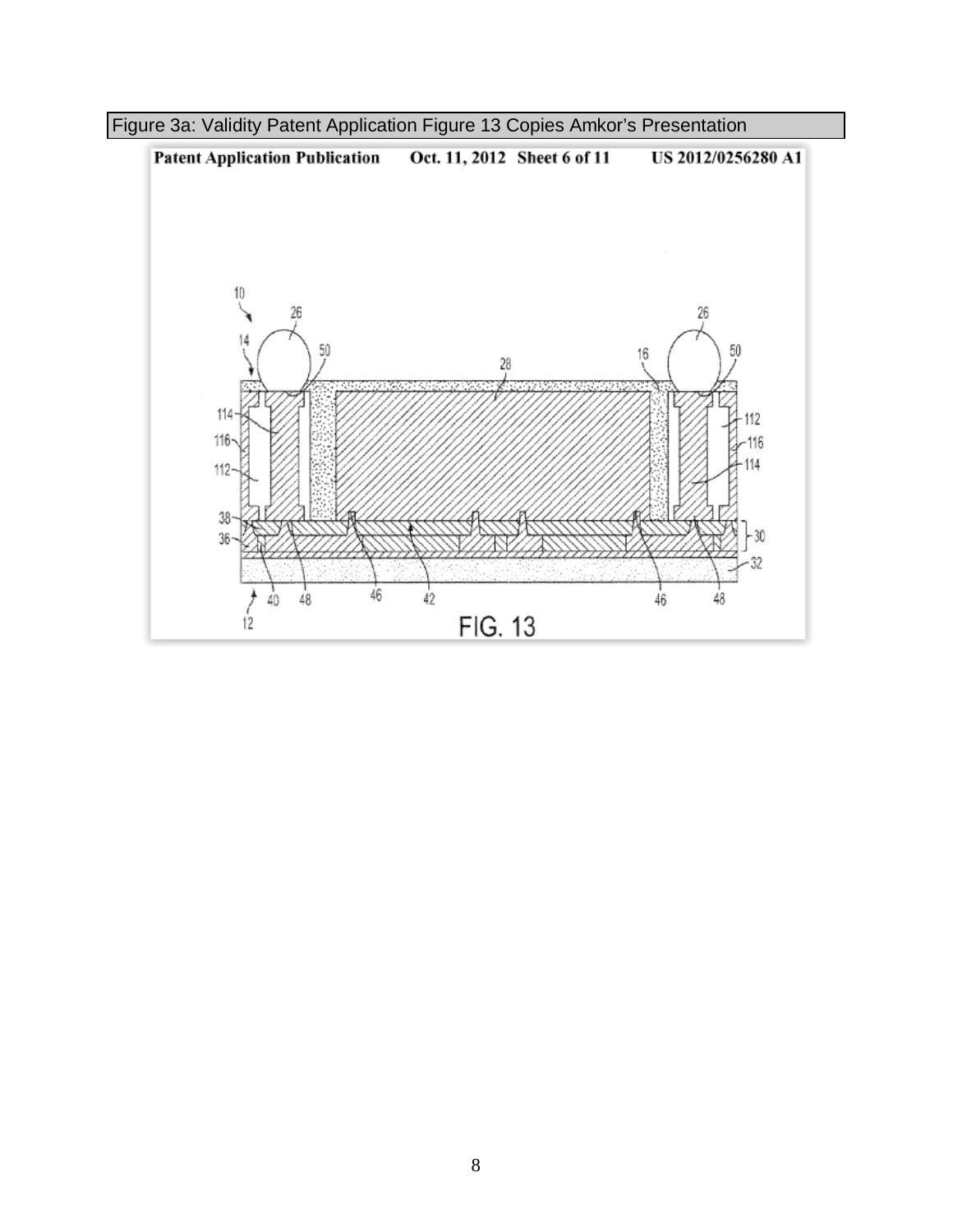# Figure 1b: Amkor's Wafer Level Fan Out Device Structure



# Figure 2b: Validity Provisional Patent Application Figure 4 Copies Amkor's Presentation

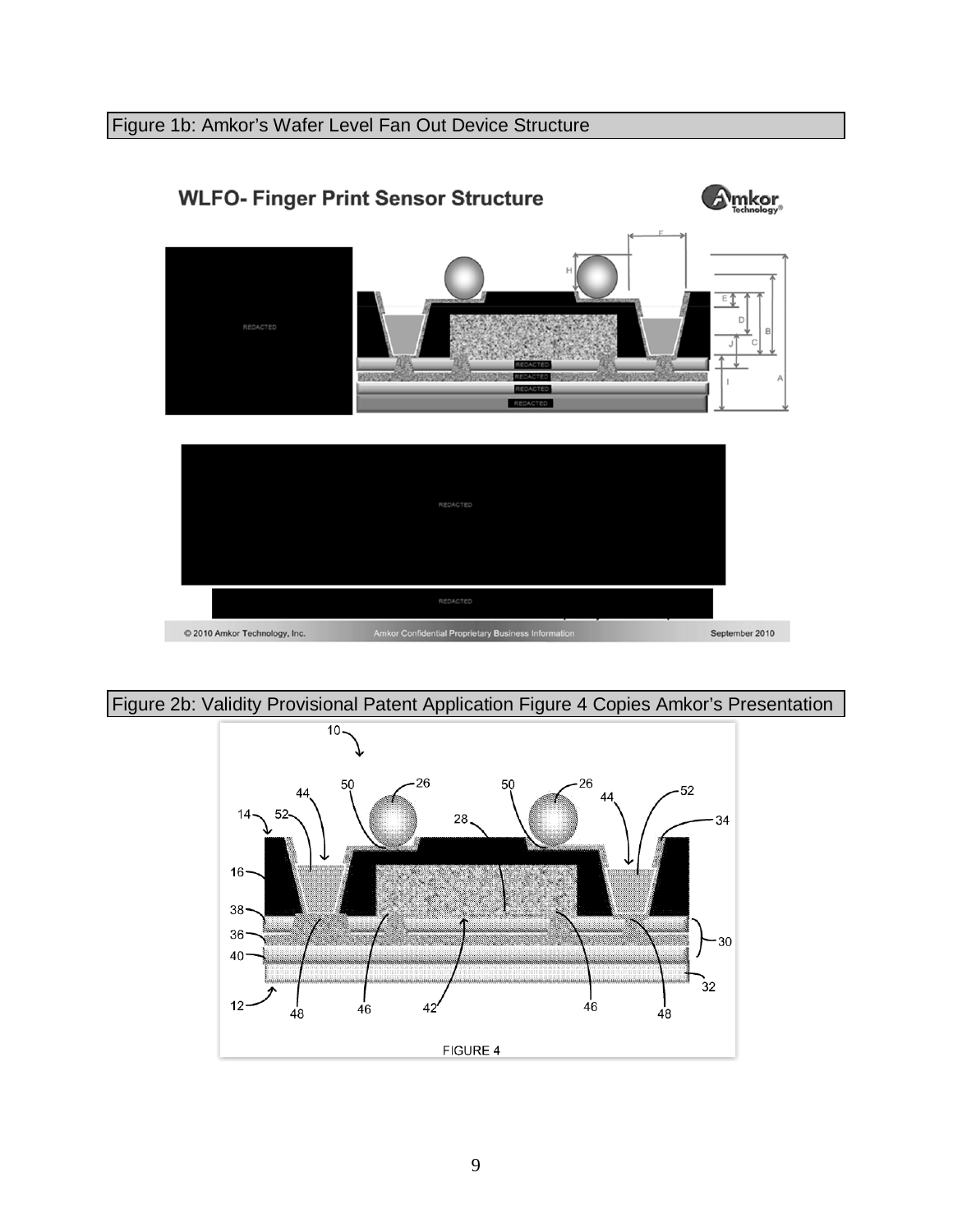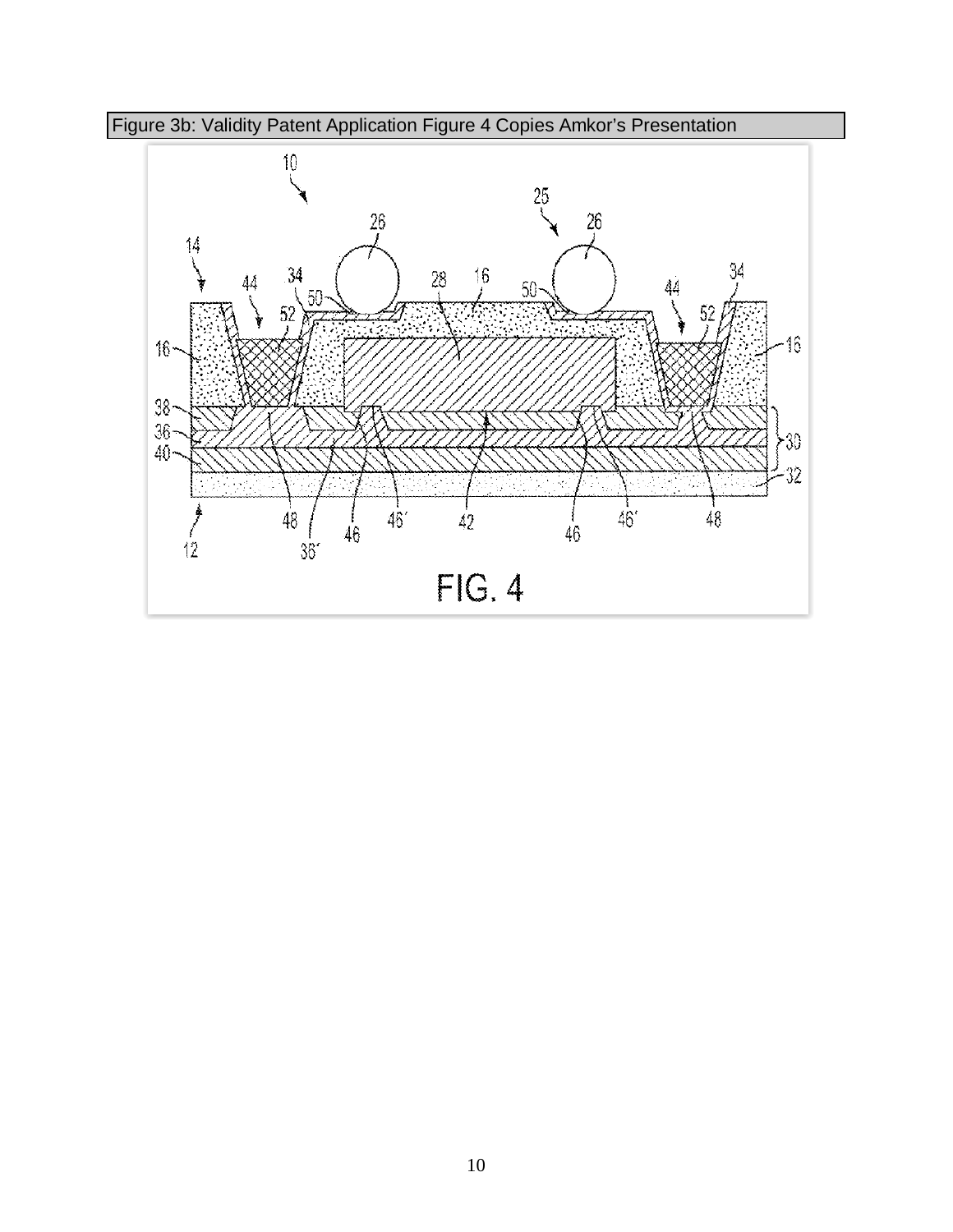# Figure 1c: Amkor's Wafer Level Fan Out Device Process Flow



Figure 2c: Validity Provisional Patent Application Figure 5 Copies Amkor's Presentation

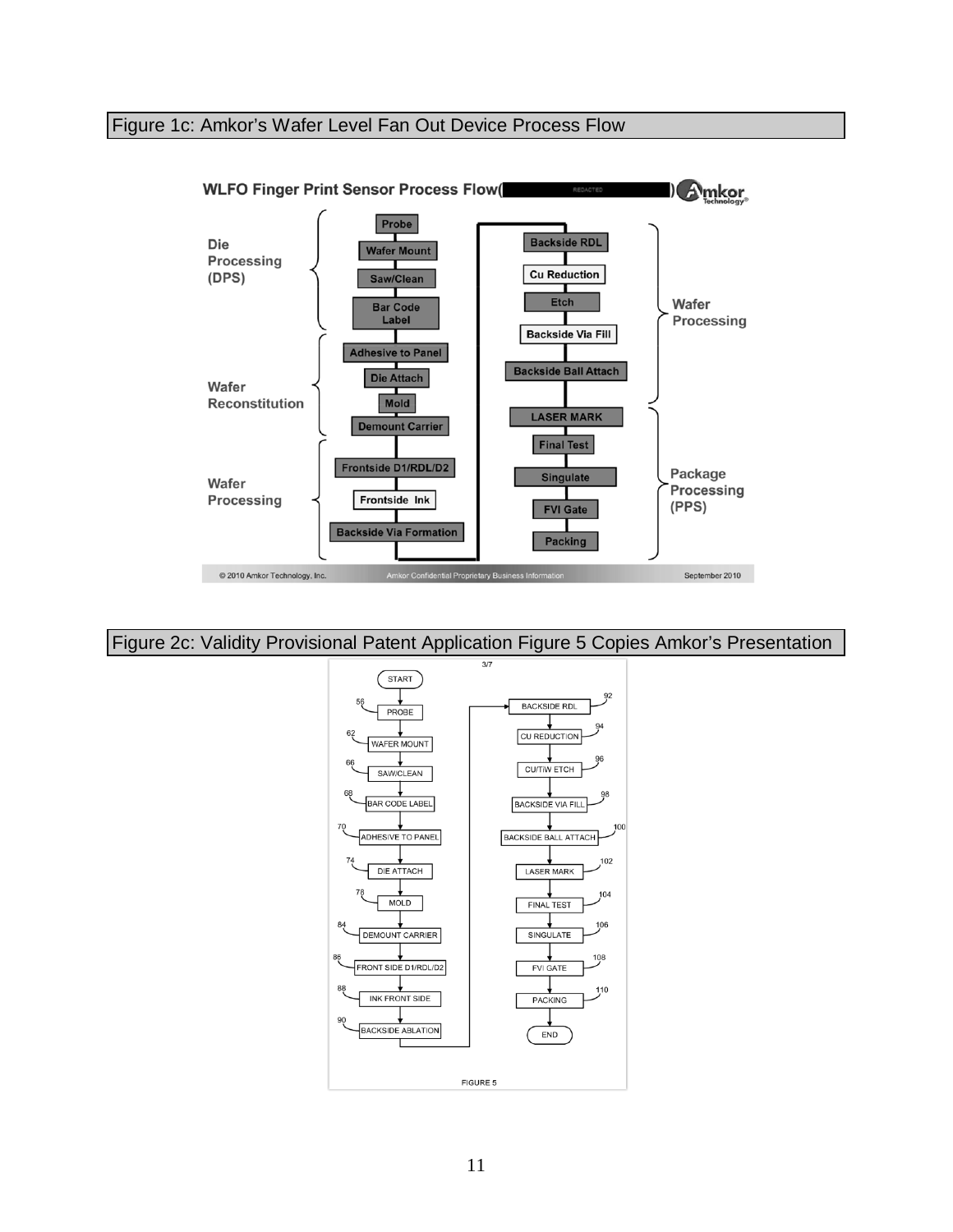

Figure 3c: Validity Patent Application Figure 5 Copies Amkor's Presentation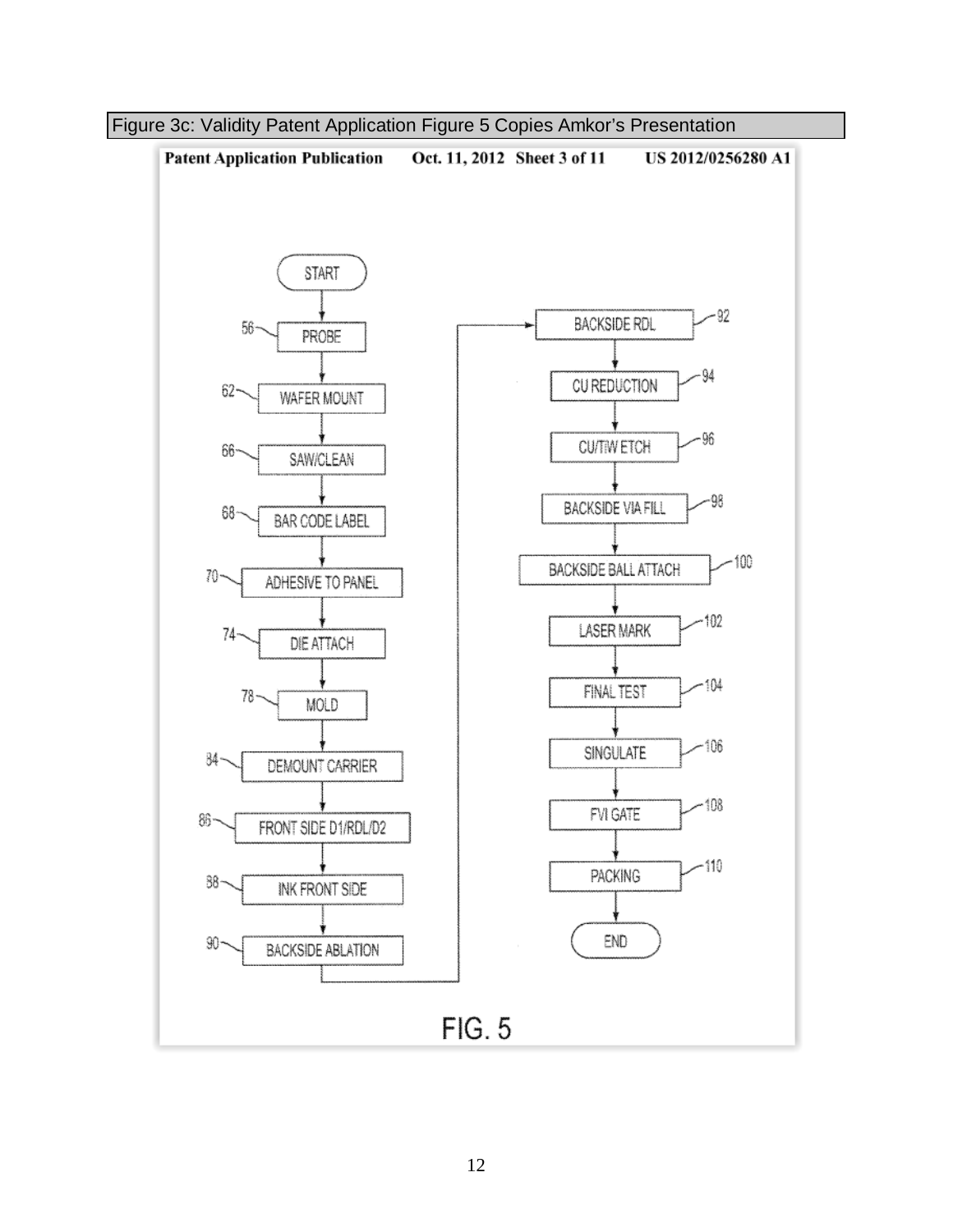25. The WLFO technology shown in the figures above is a method to produce semiconductor chip packages that has technical advantages over other manufacturing processes including, *inter alia*, a resulting lower manufacturing error rate because the circuitry provided from a manufacturing partner is tested before being incorporated into the semiconductor packaging.

26. Amkor took reasonable precautions to maintain the secrecy of its WLFO technology by, for example, requiring the use of non-disclosure agreements.

### **Validity Violates the NDA By Submitting Amkor's Confidential and Proprietary Diagrams to the U.S. Patent Office**

27. On March 16, 2011, Validity filed U.S. provisional patent application No. 61/453,460 (the "'460 Application"). On March 14, 2012, Validity filed U.S. Patent Application No. 13/420,188, "Packaging for Fingerprint Sensors and Methods of Manufacture" (the "'188 Application").

28. Unbeknownst to Amkor and without its express or implied permission, Validity utilized and disclosed Amkor's Confidential Information in both the '460 and the '188 Application.

29. In particular, as an essential part of the '460 Application, Validity submitted three diagrams, shown above as Figures 2a, 2b, and 2c that copy both the content and expression of Amkor's proprietary and confidential information.

30. In particular, as an essential part of the '188 Application, Validity submitted three diagrams, shown above as Figures 3a, 3b, and 3c that copy both the content and expression of Amkor's proprietary and confidential information.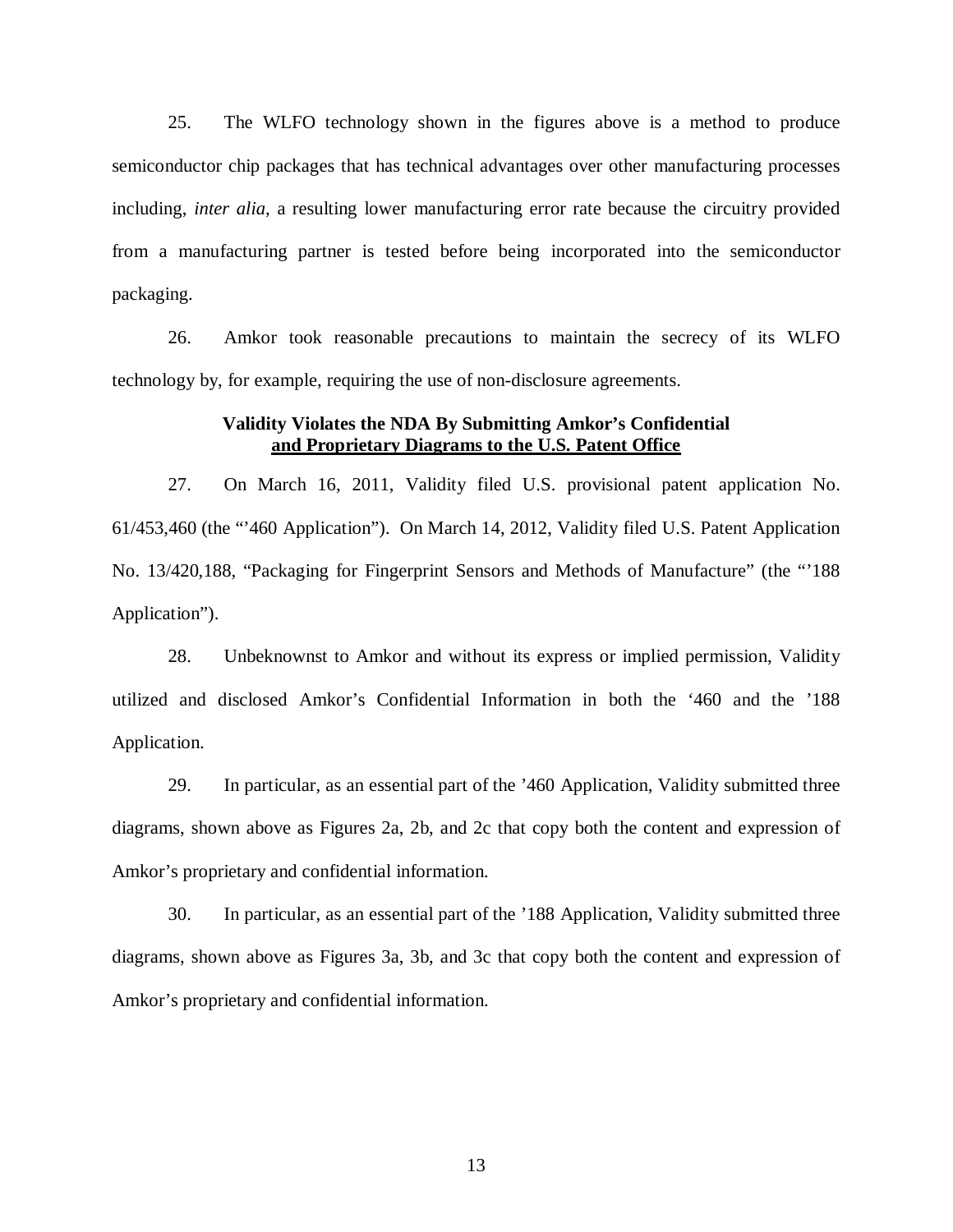31. Validity's publication of the '188 Application fails to list Amkor or any of its employees as inventors and does not include Amkor's proprietary rights legend as required by the 2008 NDA.

32. Upon information and belief, Validity and/or Synaptics has used or intends to use Amkor's proprietary WLFO technology to make biosensors for commercial distribution, which upon information and belief, will result in annual revenue exceeding tens of millions of dollars.

### **FLIP CHIP BIOSENSORS**

#### **Amkor Enters Into A Subsequent Non-Disclosure Agreement With Validity in 2012**

33. On or about July 2012, Validity and Amkor began discussing utilizing another form of technology for a biosensor called a "flip chip."

34. Flip chip technology is an improvement over some other forms of semiconductor packages because it allows a higher number of sensor connections, using Amkor's fine pitch bump technology. Flip chip technology also enables smaller chips and thinner, smaller form factors (or physical package dimensions).

35. On or about August 9, 2012, Amkor and Synaptics entered into a Mutual Non-Disclosure Agreement ("2012 Synaptics NDA") in order to exchange confidential information.

36. On or about August 14, 2012, Amkor and Validity entered into a subsequent Mutual Non-Disclosure Agreement ("2012 Validity NDA") in order to exchange confidential information relating to flip chip packaging.

37. As with the 2008 NDA, the 2012 Validity NDA defines "Confidential Information" as all information relating, *inter alia*, to "business plans, technology, product plans, products, developments, inventions, processes, designs, [and] drawings[.]" 2012 Validity NDA § 1.2.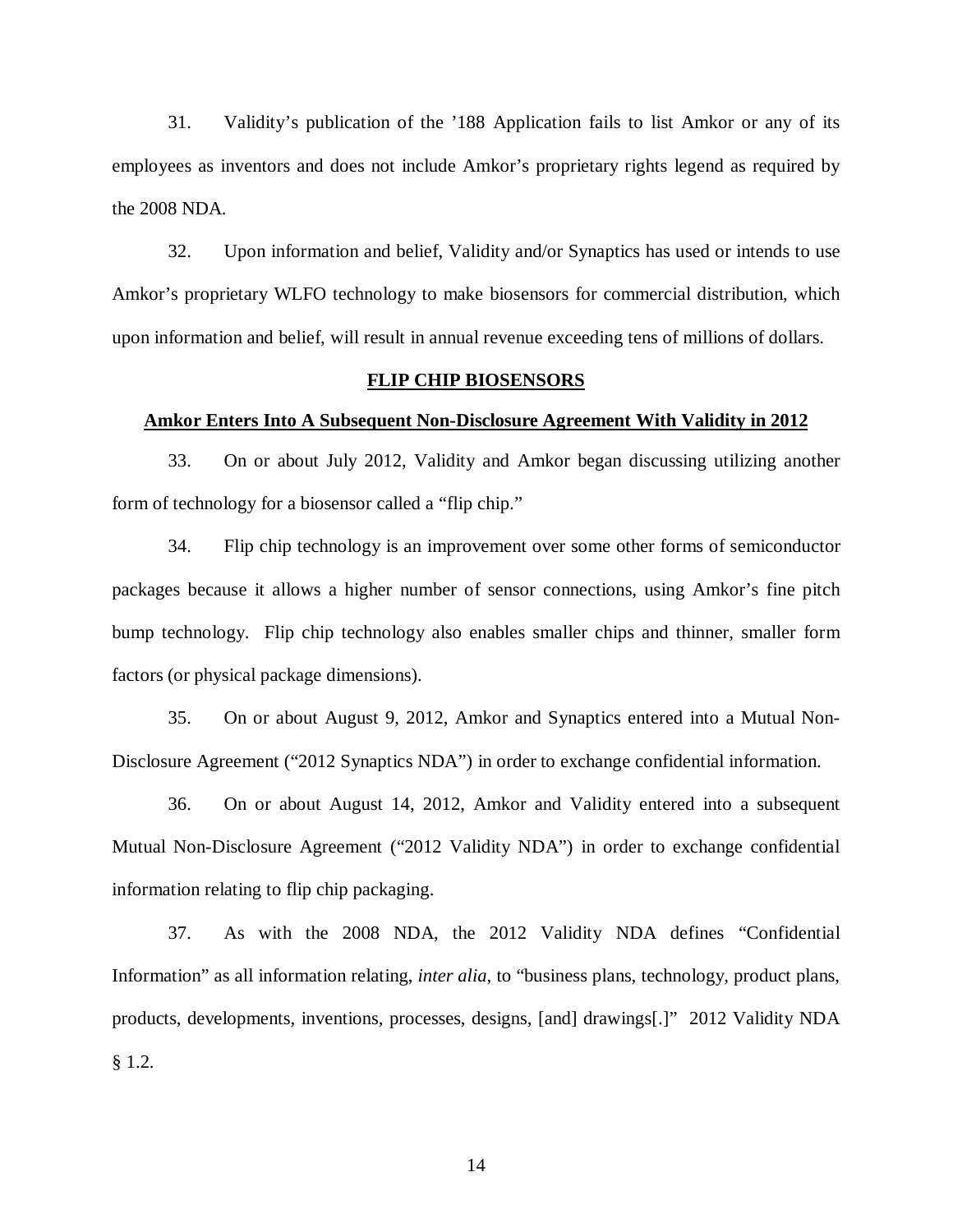38. The 2012 Validity NDA was drafted for the purpose of, *inter alia*, "evaluat[ing] possible business relationship(s) of mutual interest to the Parties related to semiconductor assembly[" and "to engage in such relationship(s) (if any) undertaken by the Parties." *See id.* App'x A ("Permitted Purpose").

39. The parties to the 2012 Validity NDA agreed that the recipient of Confidential Information "shall not disclose Confidential Information to third parties, and shall prevent the disclosure of such information to third parties . . . ." *Id.* § 2.2.

### **Amkor Provides Confidential and Proprietary "Flip Chip" Design Files to Validity Pursuant to the 2012 Validity NDA**

40. Pursuant to the 2012 Validity NDA, Amkor and Validity agreed to cooperate in building a flip chip semiconductor package. Intensive research and design work on the flip chip took place in late 2012 and into 2013. More than twenty Amkor employees worked on the development effort, which became one of Amkor's top priorities company-wide.

41. On September 6, 2012, Amkor agreed to provide Validity with Amkor's highly confidential design rules for the flip chip chip scale package ("FCCSP"). Amkor developed these valuable rules as a result of years of research and testing. Amkor expressly reminded Validity that the design rules are proprietary and that Amkor was disclosing them only pursuant to the NDA. Design rules are important and confidential specifications relating to how to build the chip, which would be of significant value to a competitor.

42. On October 10, 2012, Joe Johnson of Amkor sent the first design file for the project, which by then had been given the code name Raptor, to Validity. Mr. Johnson had developed this file as an implementation of FCCSP technology that Amkor had developed and refined over years of research and testing. This technology remained the heart of the substrate design throughout the Raptor project's various iterations.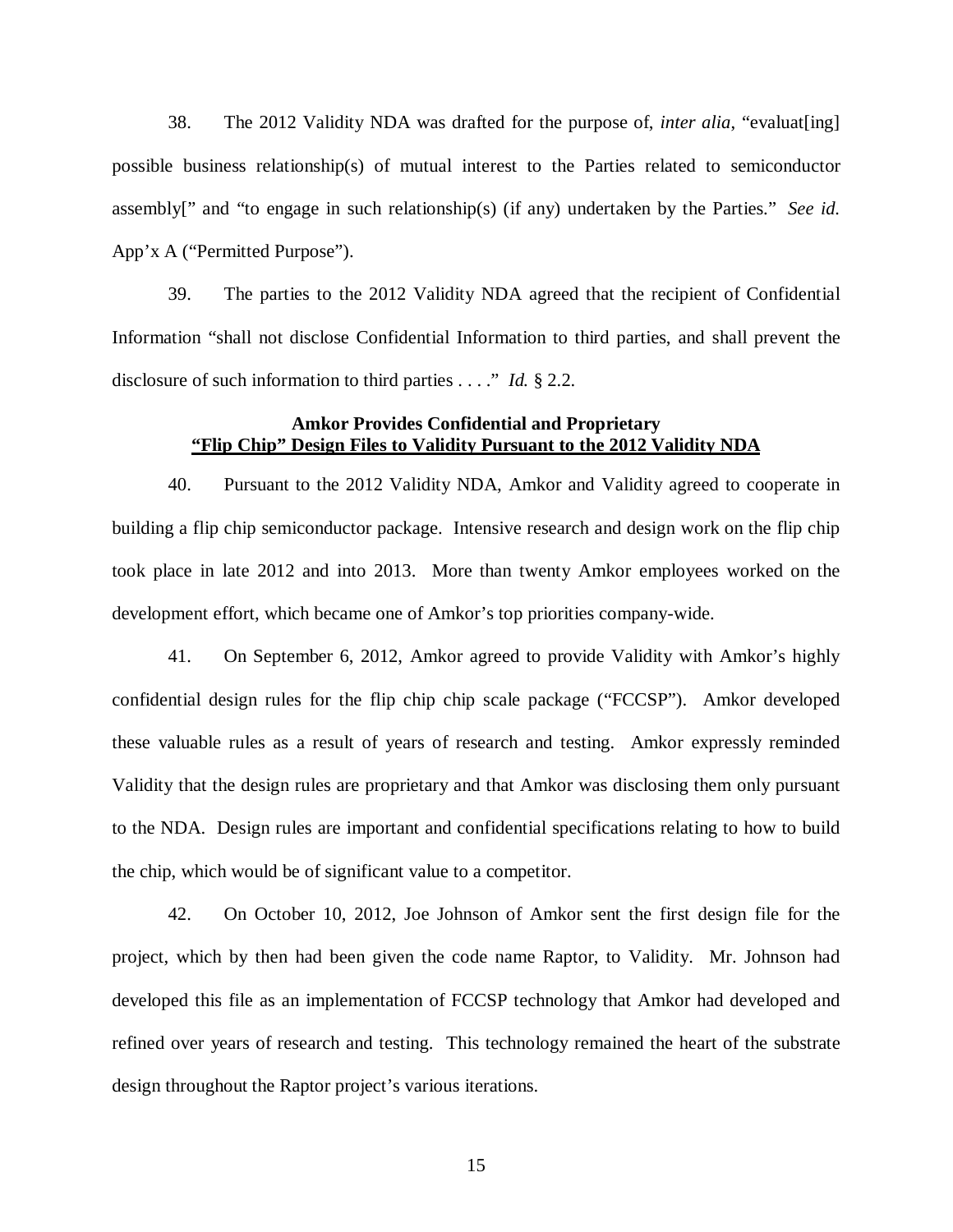### **Synaptics Acquires Validity, and Validity Employees Begin to Request More Confidential Information from Amkor**

43. On or about November 8, 2013, Synaptics bought Validity for \$255 million.

44. Upon information and belief, prior to purchasing Validity, Synaptics was a company that specialized in human interfaces with technology, but lacked fingerprint identification technology. Upon information and belief, Synaptics had long sought access to the highly lucrative biometrics market. The purchase of Validity gave Synaptics prime access to that market via fingerprint identification technology, on which Amkor and Validity were working together, using Amkor's proprietary information.

45. Upon information and belief, Synaptics had a pre-existing relationship with ASE, a competitor of Amkor, prior to Synaptics' acquisition of Validity.

46. During the time frame of Synaptics' acquisition of Validity, employees from Validity starting asking many questions about Amkor's design work and process, coming to the plant for visits, and asking questions that they had not asked before. The questions were detailed inquiries about the technology, in one highly unusual instance asking even for Amkor's complete specifications.

47. Amkor accommodated Validity's requests in most respects, continuing to develop and send Raptor design files to Validity into early 2014. Amkor then successfully completed its R&D and production on this technology, enabling Validity to incorporate that technology into its product and sell tens of millions of dollars of product.

48. However, Validity nonetheless insisted that Amkor cut its pricing drastically. Amkor refused, and Validity unceremoniously dumped Amkor. Subsequently, Amkor learned that Validity had begun working with Amkor arch rival ASE instead.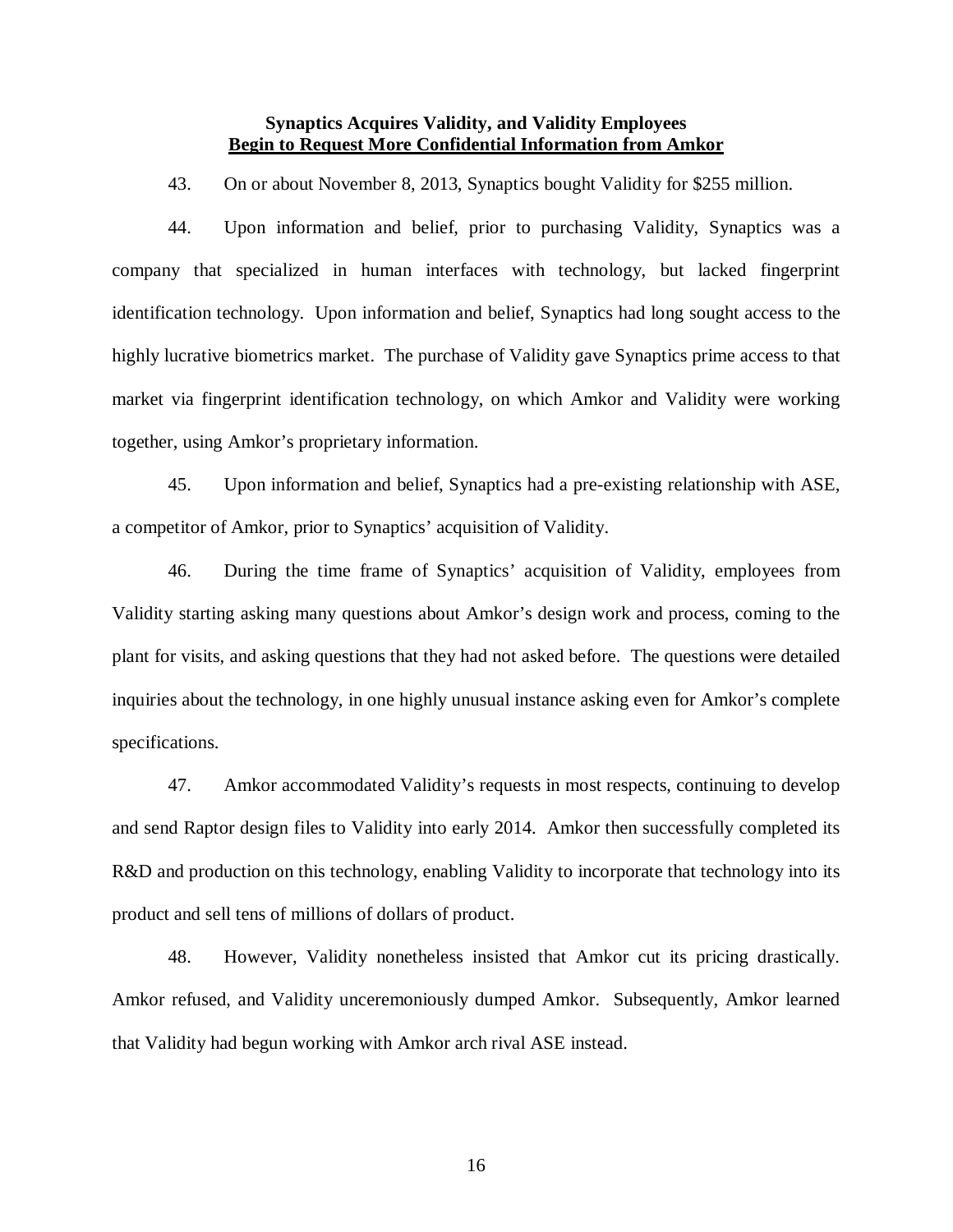49. Upon information and belief, Validity's questioning of Amkor about Amkor's design work and process was at the behest of Synaptics, for the purpose of misappropriating Amkor's confidential and proprietary information, transferring it to ASE, and cutting Amkor out of the picture. Upon information and belief, Synaptics and Validity subsequently carried out this plan, thus enabling ASE to create the same product at much lower costs, because ASE had not incurred any of the substantial development costs and time that Amkor had expended.

### **Validity and Synaptics Misappropriate Amkor's Confidential and Proprietary "Flip Chip" Design Files and Send them to Amkor's Primary Competitor**

50. On January 14, 2014, Amkor learned that Validity, in violation of the 2012 Validity NDA and without Amkor's knowledge or consent, had sent Amkor's confidential Raptor files to ASE.

51. Specifically, on January 14, 2014, Richard Quinn of Validity sent the following email to Fernando Roa of Amkor: "Hi Fernando, can you get this .mcm saved in V16.5? Thanks, Rich." He attached a file "AR\_SYN\_003.R2.zip". The file is of a type used to prepare circuit designs.

52. When opening the AR\_SYN\_003.R2.zip file, Amkor was shocked to discover that the file was not an original Amkor design file, but a file created by ASE. Even more troubling, the file contained an exact copy of the design submitted by Amkor to Validity solely for purposes of Amkor and Validity's work together, except that Amkor's name, confidentiality legend, and copyright notice were removed and the name "ASE Group" was prominently added. Furthermore, the design rules for the FCCSP technology accessible from a menu in the design file were an exact copy of Amkor's FCCSP design rules.

53. With these documents, Mr. Quinn mistakenly forwarded a long email chain spanning several weeks among Validity, Synaptics and ASE, demonstrating that Validity had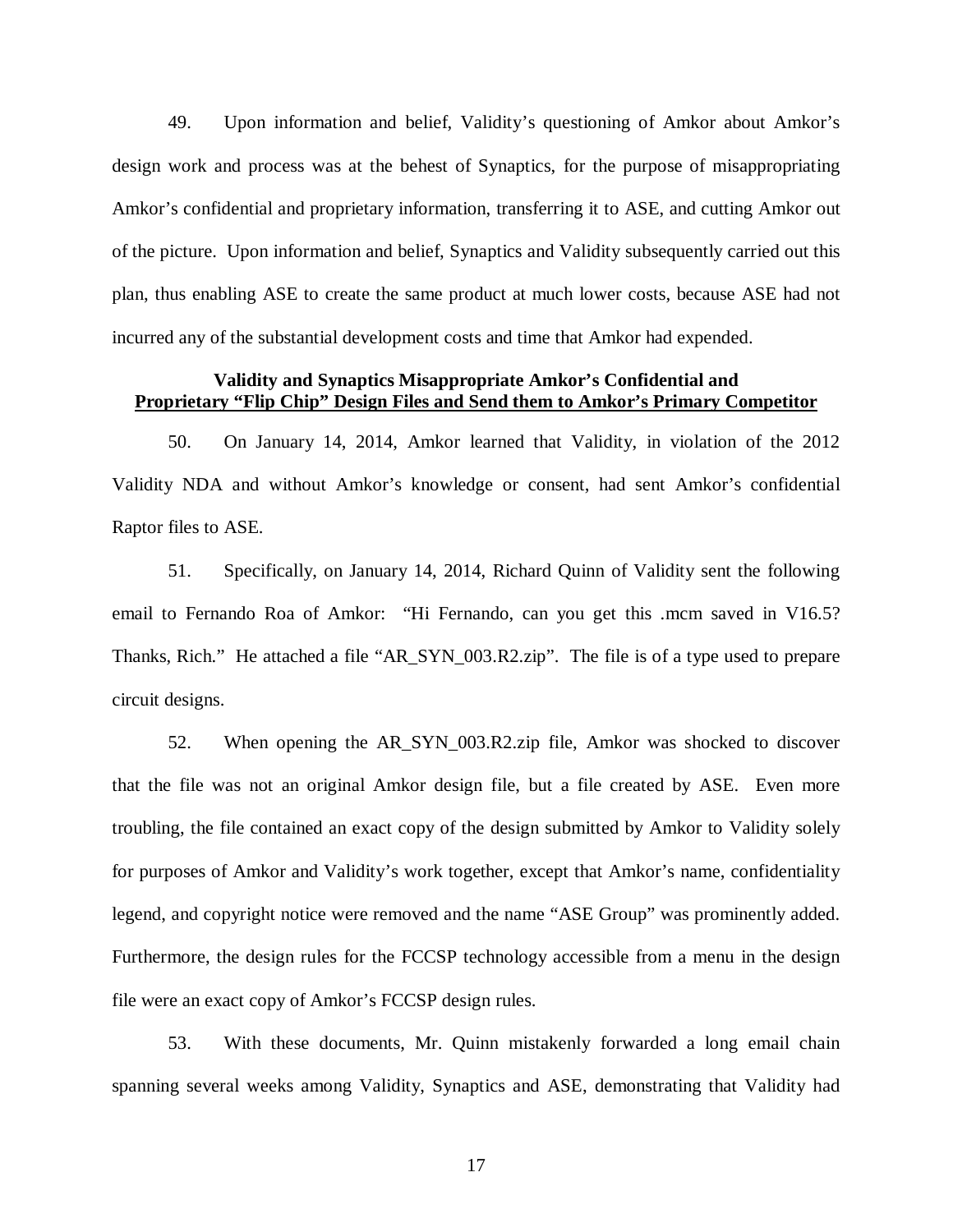been feeding Amkor design information to ASE. The unintentional forwarding of the chain, which was never meant for Amkor's eyes, blew open the scheme and demonstrated that Validity and Synaptics had willfully stolen Amkor's confidential information and turned it over to a competitor.

54. Validity and Synaptics had been asking Amkor to provide its confidential and proprietary information pursuant to the 2012 Validity NDA, and then Validity and Synaptics passed the information to Amkor's primary competitor, ASE. Validity and Synaptics carried out this scheme in substantial part using Brett Dunlap, a former Amkor employee now employed by Validity and/or Synaptics, who made the requests for information to his former colleagues.

55. Thereafter, upon information and belief, Validity and Synaptics produced product based on these misappropriated designs and sold tens of millions of dollars of product as a result.

56. Amkor took reasonable precautions to maintain the secrecy of its flip chip technology, for example by requiring the use of non-disclosure agreements. Through Validity and Synaptics's willful disregard of Amkor's rights, Amkor has suffered and will continue to suffer the loss of its highly valuable confidential information, resulting in the loss of important business opportunities in a highly dynamic and lucrative market.

### **Amkor Registers Diagrams from its Confidential and Presentations with the United States Copyright Office**

57. Amkor applied to the U.S. Copyright Office for a Certificate of Registration for a work titled "Presentation of March 2010 Slide 2 Figure," a copy of the deposit for which appears below as Figure 4a. The Copyright Office granted Amkor's application and assigned registration number VAu001221551 to it, as shown on the page from the Copyright Office's Copyright Catalog attached hereto as Exhibit B.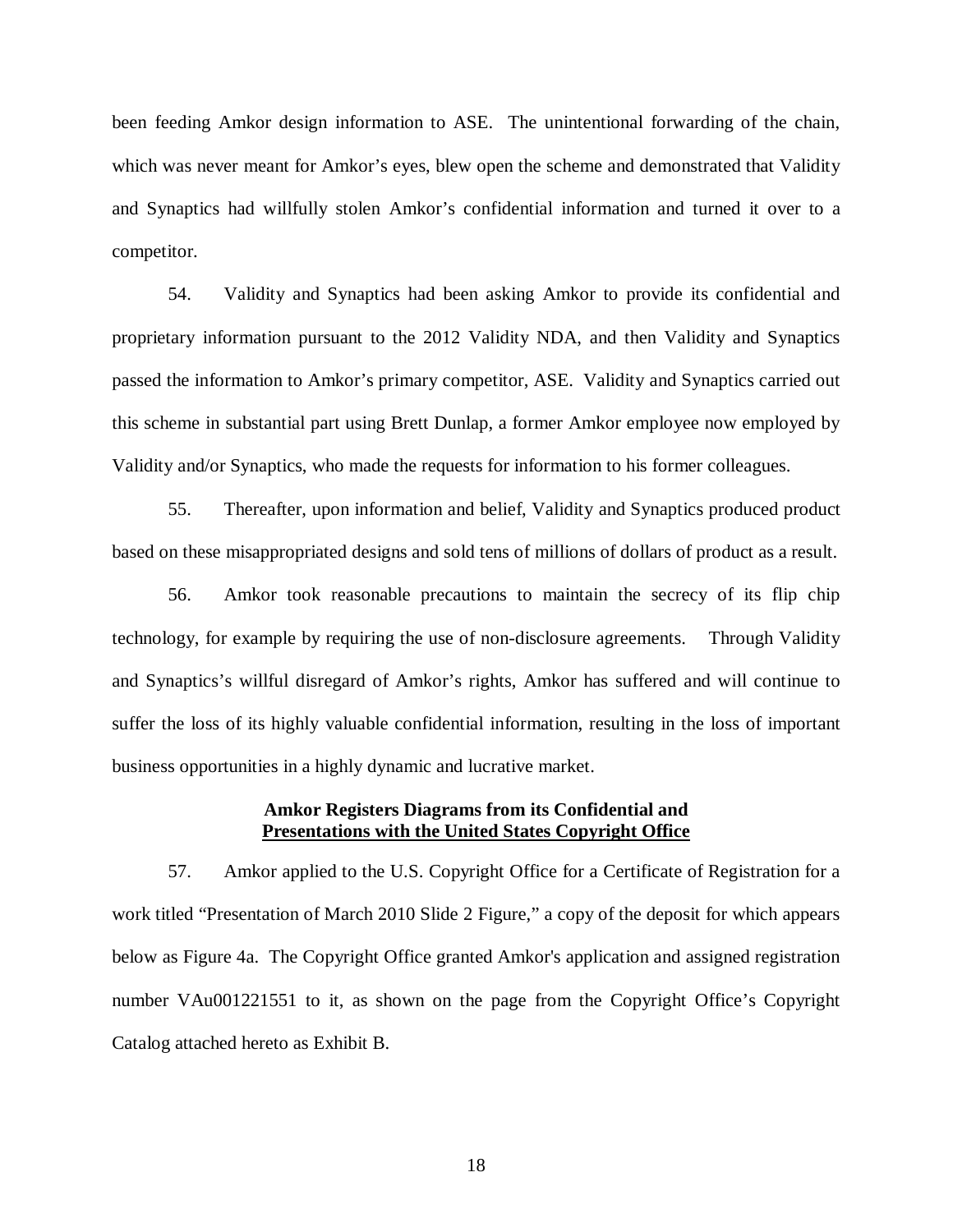Figure 4a: Amkor's Copyrighted Work, "Presentation of September 2010 Slide 2 Figure"



58. Amkor applied to the U.S. Copyright Office for a Certificate of Registration for a work titled "Presentation of September 2010 Slide 8 Figure," a copy of the deposit for which appears below as Figure 4b. The Copyright Office granted Amkor's application and assigned registration number VAu001221552 to it, as shown on the page from the Copyright Office's Copyright Catalog attached hereto as Exhibit C.

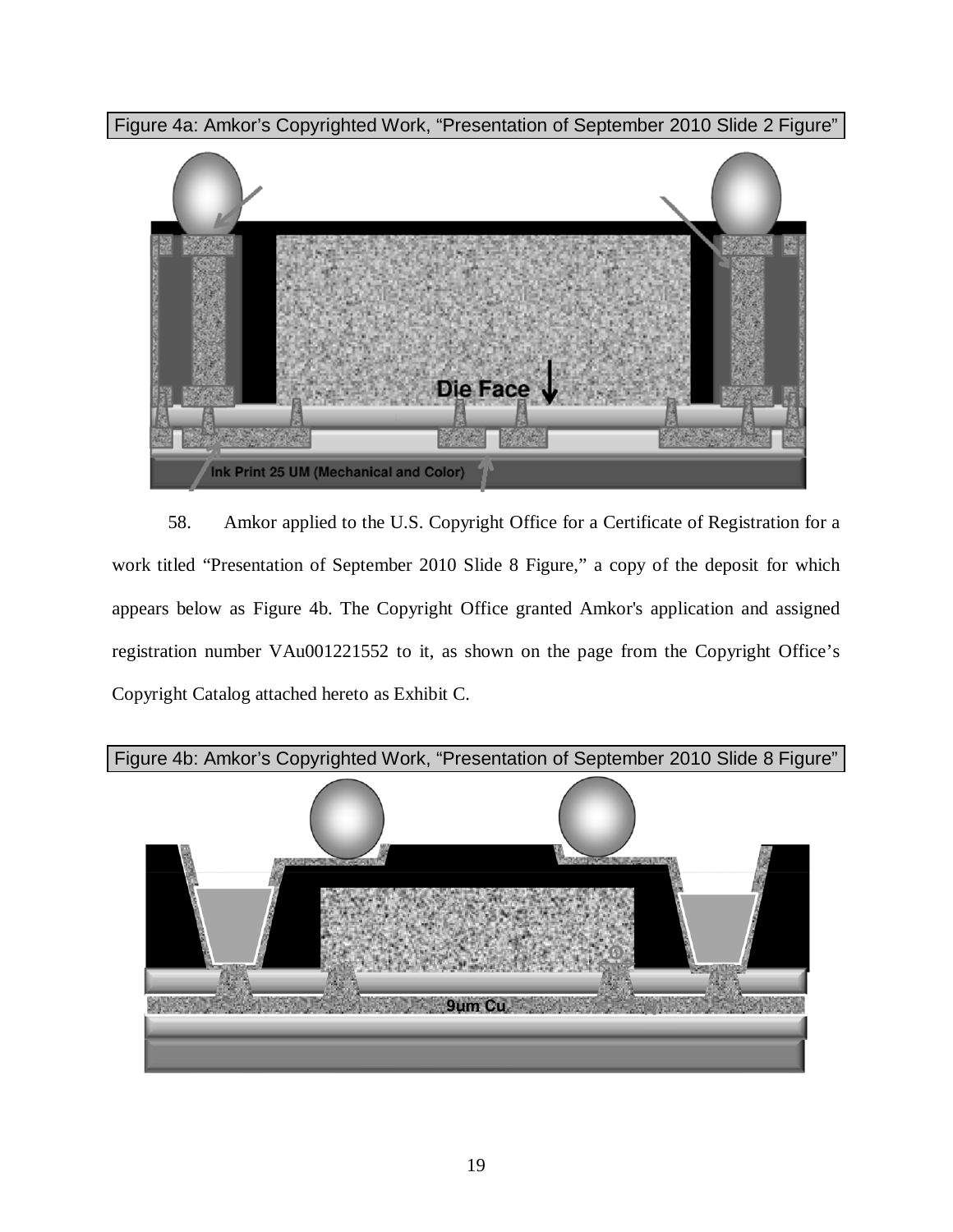### **COUNT I Infringement of U.S. Patent No. 7,358,174 (Against Validity and Synaptics)**

59. Amkor incorporates by reference the allegations contained in the preceding paragraphs as if fully set forth herein.

60. Amkor is the assignee of all right, title and interest in and to the '174 Patent.

61. Defendants actively, knowingly, and intentionally induce infringement of the '174 Patent in violation of 35 U.S.C. § 271(b) by actively, knowingly, and intentionally inducing Defendants' customers to make, use, offer for sale, import, and sell, in the United States, fingerprint sensors that are made by one or more processes claimed by the '174 Patent and are incorporated into smartphones, thus directly infringing the '174 Patent under 35 U.S.C.  $\S 271(g)$ . Defendants' inducement of infringement under § 271(b) occurs with Defendants' knowledge, at least as of the date of this suit, of the '174 Patent and its claims; with Defendants' knowledge that its customers directly infringe the claimed methods of the '174 Patent under 35 U.S.C. §  $271(g)$ ; and with Defendants' knowledge and specific intent to encourage and facilitate that direct infringement.

62. Upon information and belief, Defendants are also liable for direct infringement under 35 U.S.C. § 271(g), on account of their using, offering for sale, importation, and sale, in the United States, of fingerprint sensors that are made by one or more processes claimed by the '174 Patent.

63. Defendants have had knowledge of and actual notice of the '174 Patent and their infringement since at least, and through, the filing and service of the Complaint, and despite this knowledge will, upon information and belief, continue to infringe the '174 Patent.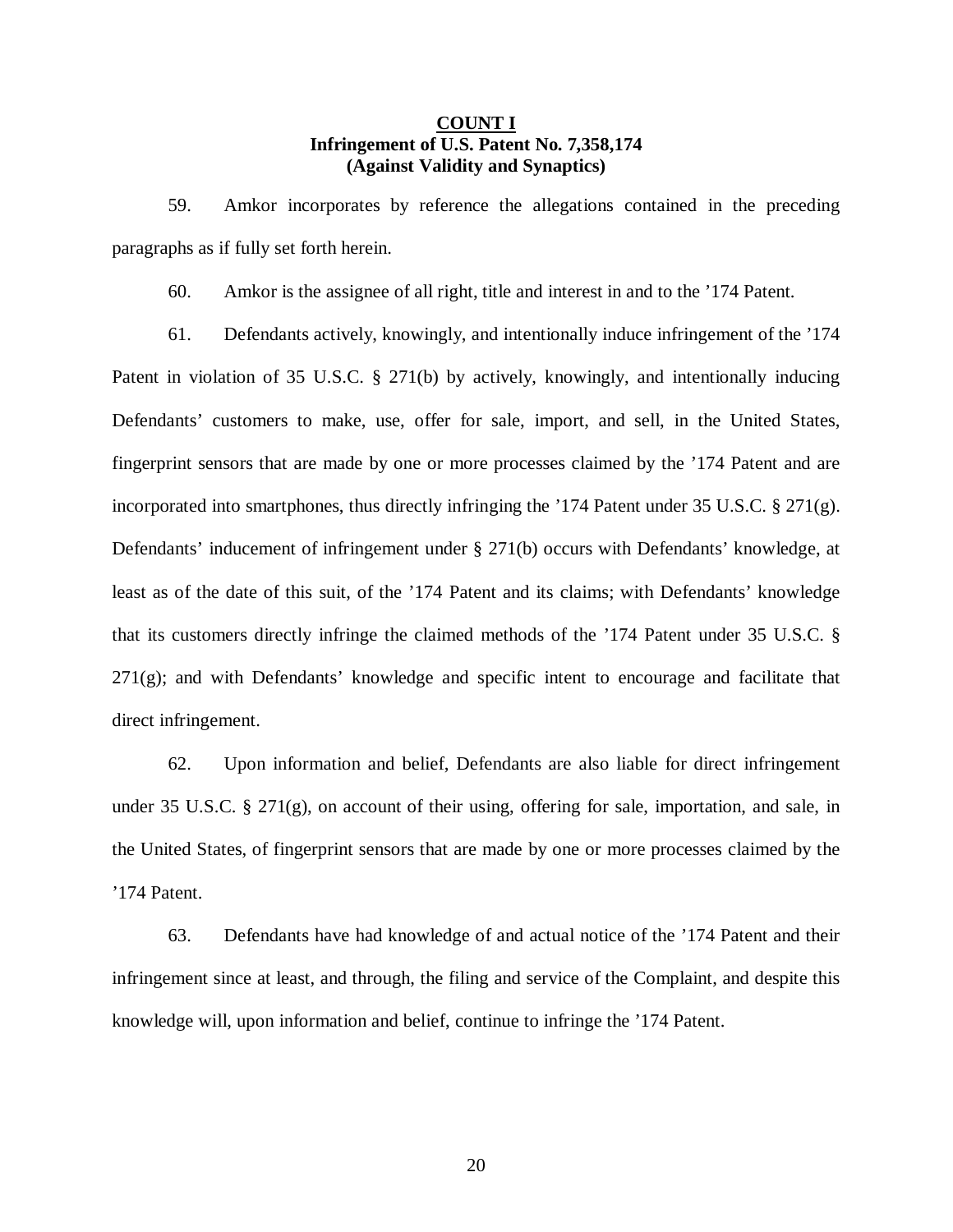64. Defendants' infringement has caused and is continuing to cause damage and irreparable injury to Amkor, and Amkor will continue to suffer such injury unless and until infringement is enjoined by this Court.

65. Amkor is entitled to injunctive relief and damages pursuant to 35 U.S.C. §§ 271, 281, 283 and 284.

# **COUNT II Copyright Infringement—Wafer Level Fan Out (Against Validity and Synaptics)**

66. Amkor incorporates by reference the allegations contained in the preceding paragraphs as if fully set forth herein.

67. Amkor is the author of its confidential and proprietary presentations of March 2010 and September 2010 and of each figure contained therein, including but not limited to those figures it registered with the U.S. Copyright Office.

68. Amkor is the owner of the copyright registrations for the works "Presentation of March 2010 Slide 2 Figure" and "Presentation of September 2010 Slide 8 Figure" (hereinafter "Amkor's Copyrighted Figures").

69. Defendants had access to Amkor's original works of authorship now registered as Amkor's Copyrighted Figures.

70. In violation of 17 U.S.C. § 106(2), Defendants created derivative works from Amkor's original works of authorship, Amkor's Copyrighted Figures, for use in the '460 and '188 Applications, without authorization.

71. In violation of 17 U.S.C. § 106(1), Defendants copied Amkor's original works of authorship, Amkor's Copyrighted Figures, into the '460 and '188 Applications without authorization.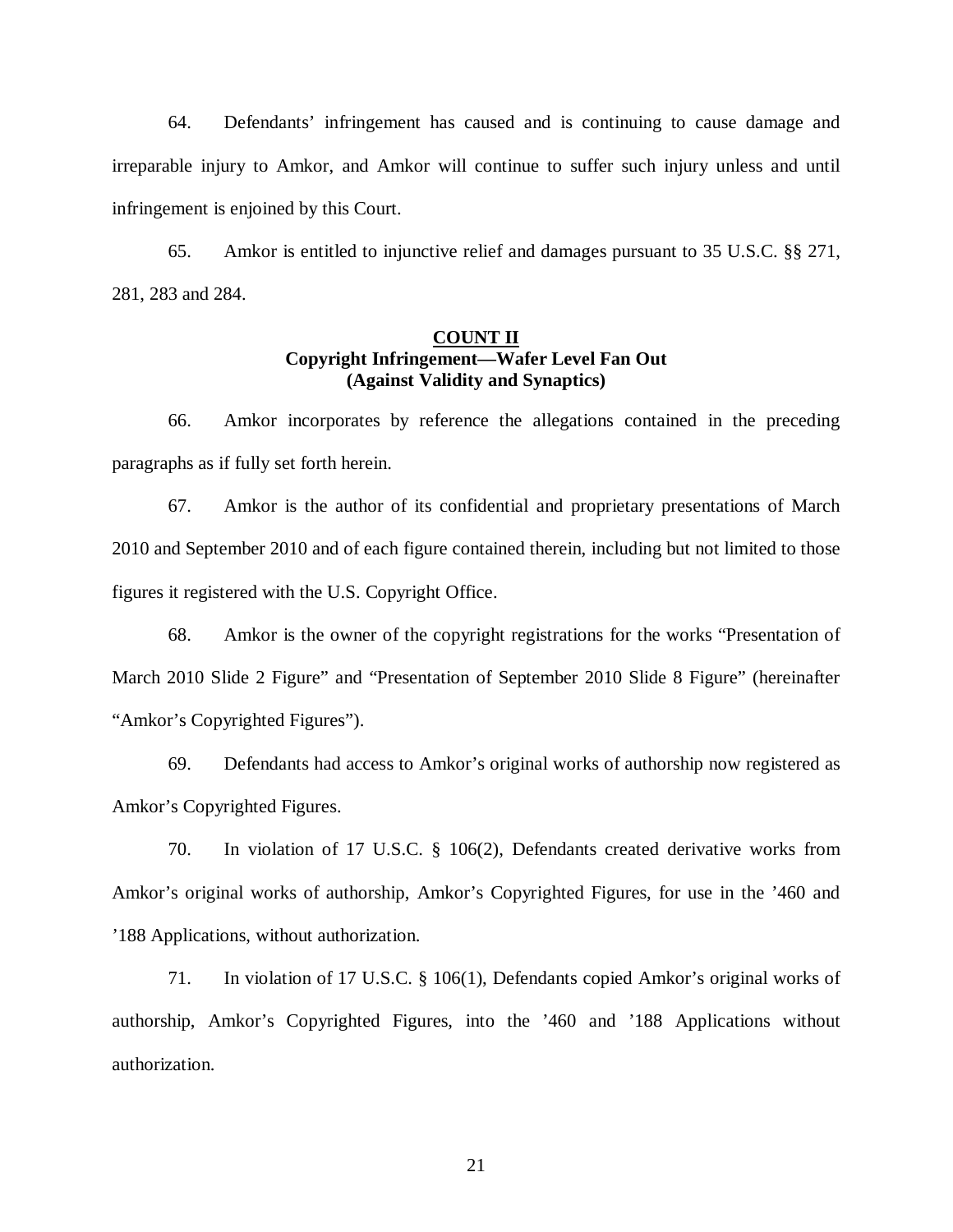72. In violation of 17 U.S.C. § 106(5), Defendants distributed to the public, via the applications to the U.S. Patent and Trademark Office, Amkor's original works of authorship, *i.e.,*  Amkor's Copyrighted Figures, without authorization.

73. Amkor has been damaged by Defendants' unauthorized creation of derivative works from Amkor's Copyrighted Figures, unauthorized copying of Amkor's Copyrighted Figures, and unauthorized distribution of Amkor's Copyrighted Figures.

74. As a result of the foregoing copyright infringement, Amkor is entitled to damages in an amount to be proven at trial.

### **COUNT III Misappropriation of Trade Secrets—Wafer Level Fan Out (Against Validity and Synaptics)**

75. Amkor incorporates by reference the allegations contained in the preceding paragraphs as if fully set forth herein.

76. Pursuant to the 2008 NDA, Validity had and has, among other things, the duty to not disclose Amkor's confidential and proprietary information to third parties.

77. Validity and Synaptics have misused and/or publicly disclosed information, which constitutes the trade secrets of Amkor, and which conduct constitutes misappropriation of trade secrets.

78. As a result of Validity's misconduct, Amkor is entitled to damages and an injunction against further use of Amkor information.

## **COUNT IV Breach of Contract—Wafer Level Fan Out (Against Validity)**

79. Amkor incorporates by reference the allegations contained in the preceding paragraphs as if fully set forth herein.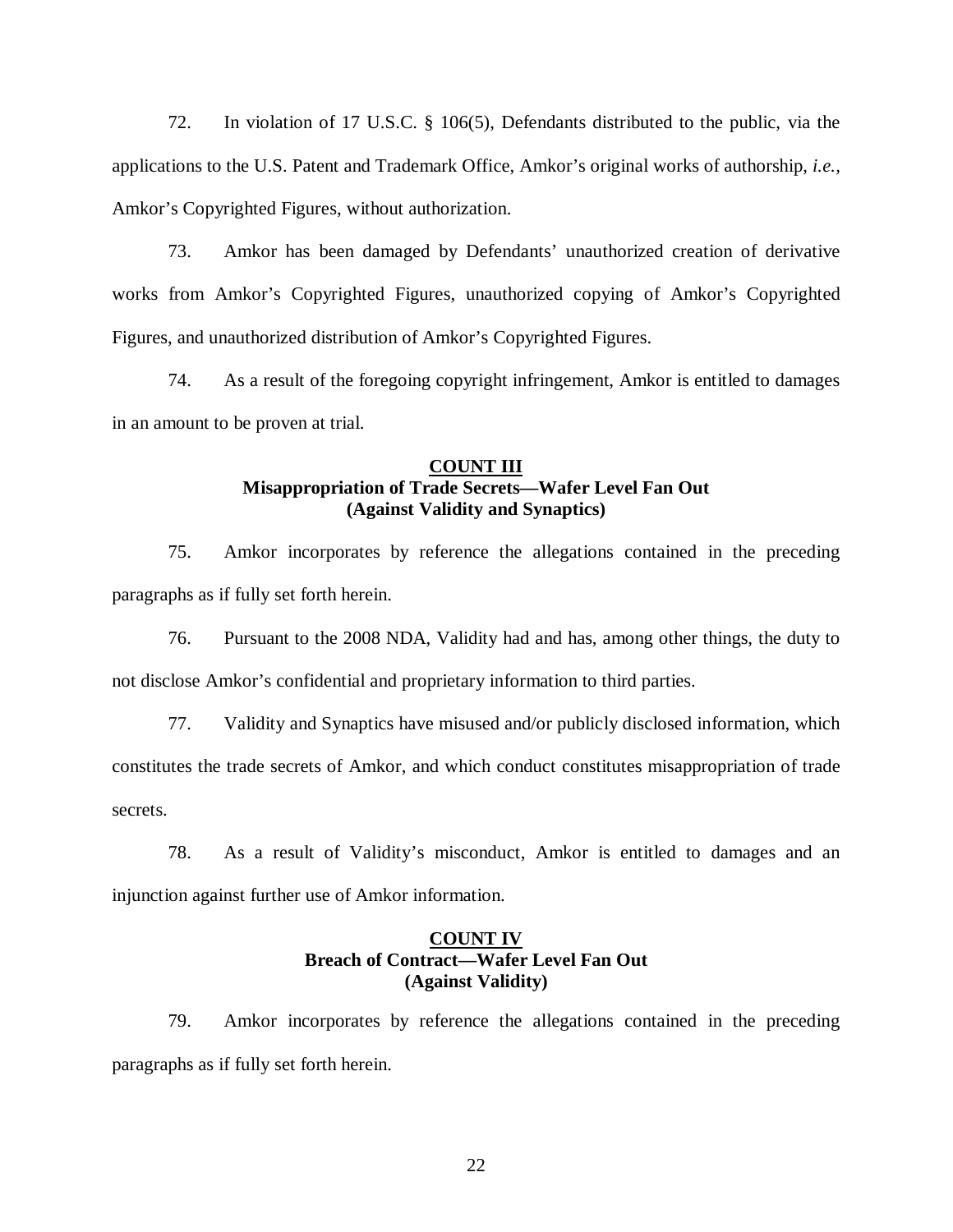80. Pursuant to the 2008 NDA, Validity had the duty, among other things, not to disclose Amkor's confidential information to third parties or use it for a purpose other than the parties' work together.

81. In violation of the terms of the 2008 NDA, Validity has publicly disclosed certain of Amkor's confidential information and disclosed to Amkor's competitor additional Amkor confidential information.

82. As a result of Validity's breach of the 2008 NDA, Amkor is entitled to damages and an injunction against further use of Amkor's information.

### **COUNT V Unfair Competition—Wafer Level Fan Out (Against Validity and Synaptics)**

83. Amkor incorporates by reference the allegations contained in the preceding paragraphs as if fully set forth herein.

84. Amkor had a reasonable expectation of business relationships based on the technology it developed, including but not limited to the development of WLFO packaging with Validity, which has been interfered with through Validity's claimed ownership of the technology.

85. As a result of Validity's misconduct, Amkor is entitled to damages and an injunction against further use of Amkor's information.

### **COUNT VI Misappropriation of Trade Secrets— Flip Chip (Against Validity and Synaptics)**

86. Amkor incorporates by reference the allegations contained in the preceding paragraphs as if fully set forth herein.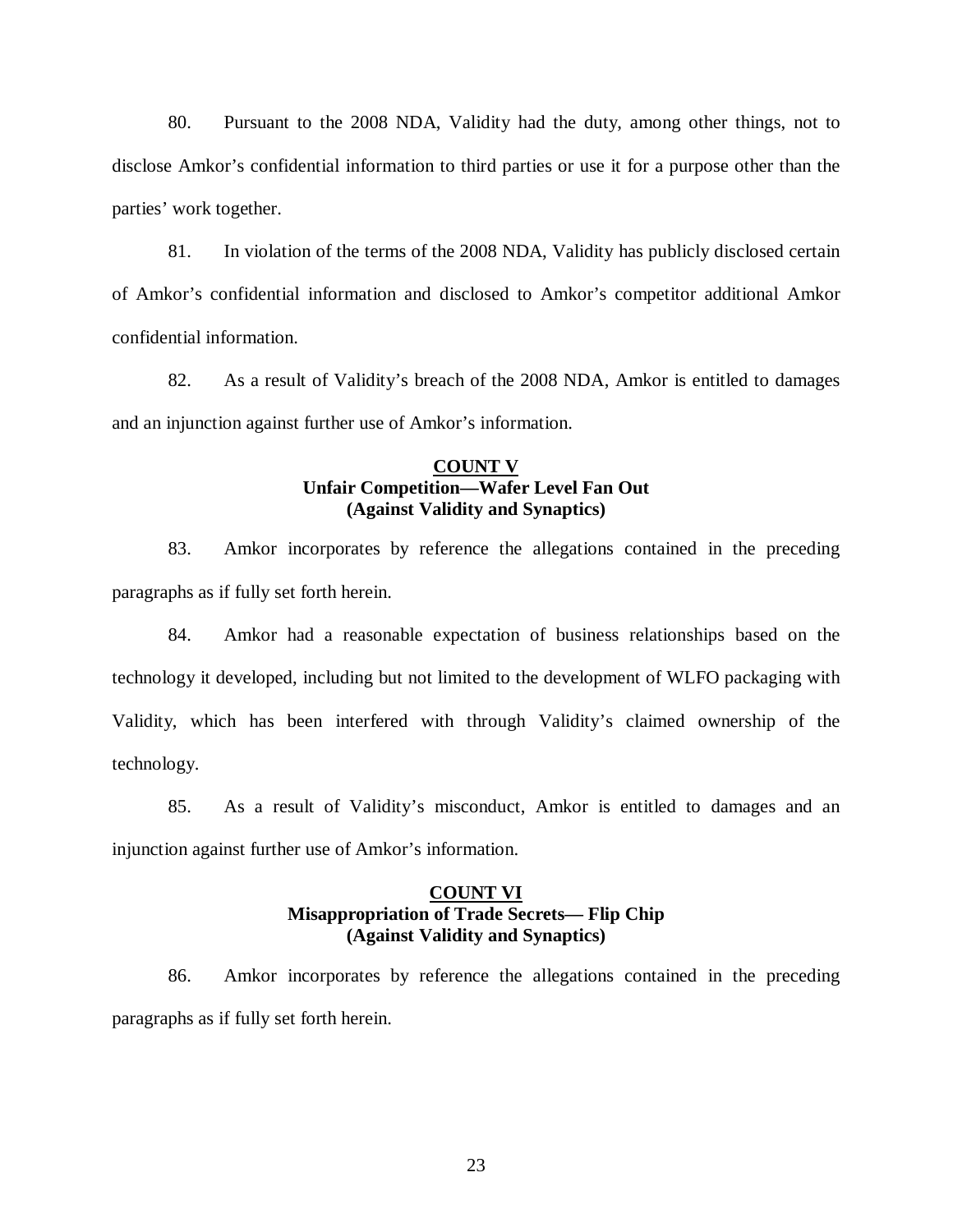87. Validity and Synaptics were aware of the terms of the 2012 Validity NDA, including but not limited to the duty to not disclose Amkor's confidential and proprietary information to third parties.

88. Validity and Synaptics have misused and/or disclosed information to at least one third party, which constitutes the trade secrets of Amkor, and which conduct constitutes misappropriation of trade secrets.

89. As a result of Validity and Synaptics's misconduct, Amkor is entitled to damages and an injunction against further use of Amkor's information.

### **COUNT VII Breach of Contract—Flip Chip (Against Validity and Synaptics)**

90. Amkor incorporates by reference the allegations contained in the preceding paragraphs as if fully set forth herein.

91. Validity and Synaptics were aware of the terms of the 2012 Validity NDA, including but not limited to the duty not to disclose Amkor's confidential information to third parties.

92. In violation of the terms of the 2012 Validity NDA, Validity and Synaptics have disclosed Amkor's confidential information to at least one third party.

93. As a result of Validity and Synaptics's breach of the 2012 Validity NDA, Amkor is entitled to damages and an injunction against further use of Amkor's information.

# **COUNT VIII Breach of Contract (Against Synaptics)**

94. Amkor incorporates by reference the allegations contained in the preceding paragraphs as if fully set forth herein.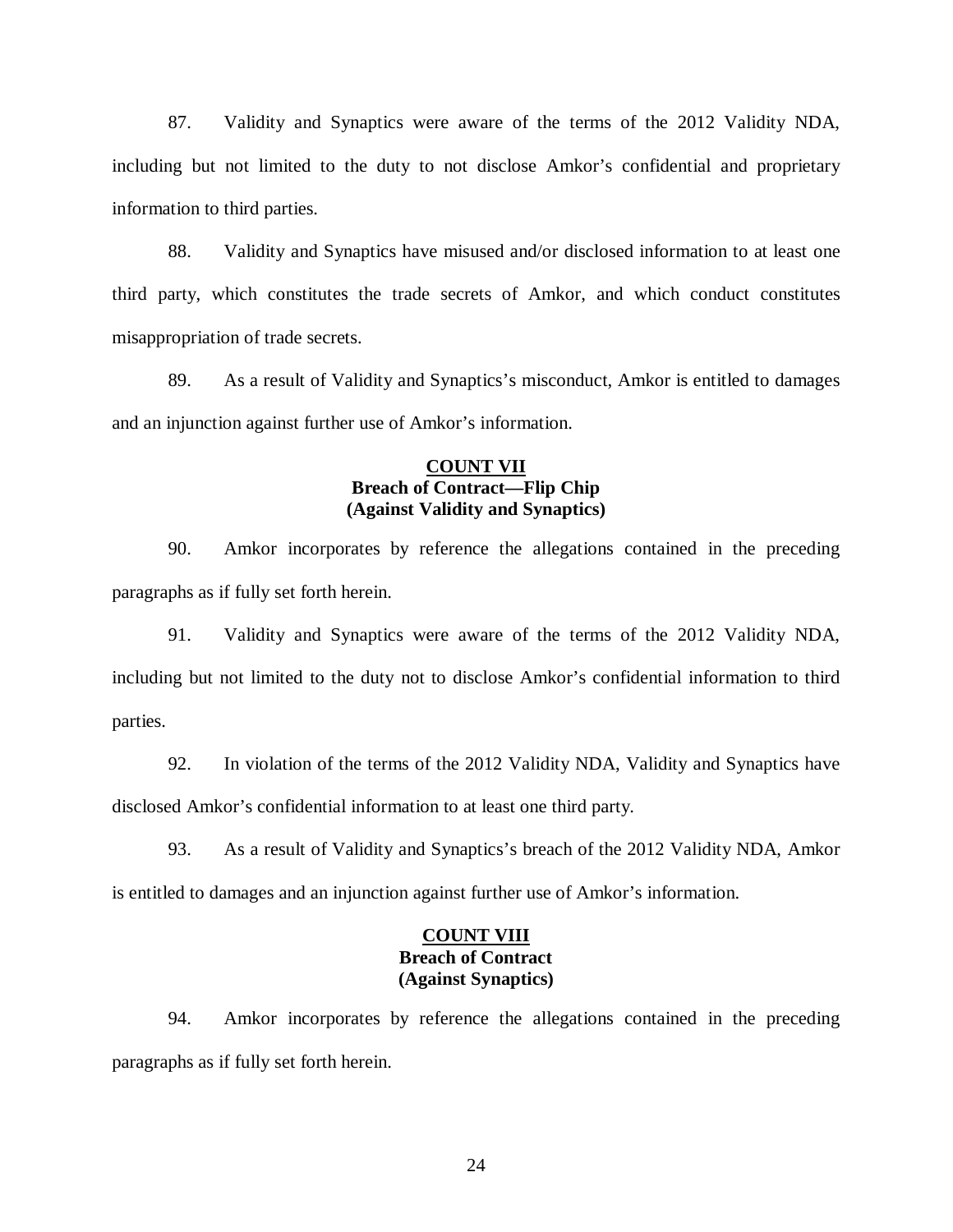95. Synaptics was aware of the terms of the 2012 Synaptics NDA, including but not limited to the duty not to disclose Amkor's confidential information to third parties.

96. In violation of the terms of the 2012 Synaptics NDA, Synaptics has disclosed Amkor's confidential information to at least one third party.

97. As a result of Synaptics's breach of the 2012 Synaptics NDA, Amkor is entitled to damages and an injunction against further use of Amkor's information.

### **COUNT IX Unfair Competition— Flip Chip (Against Validity and Synaptics)**

98. Amkor incorporates by reference the allegations contained in the preceding paragraphs as if fully set forth herein.

99. Amkor had a reasonable expectation of business relationships based on the technology it developed, including but not limited to the additional revenue from sales of flip chip packaging to Validity and Synaptics, which has been interfered with through Validity's claimed ownership of the technology.

100. As a result of Validity's misconduct, Amkor is entitled to damages in an amount to be proven at trial.

## **COUNT X Tortious Interference with Contract—2012 Validity NDA (Against Synaptics)**

101. Amkor incorporates by reference the allegations contained in the preceding paragraphs as if fully set forth herein.

102. The 2012 Validity NDA is a valid, enforceable contract between Amkor and Validity.

103. Upon information and belief, Synaptics was and is aware of the terms of the 2012 Validity NDA, including Section 2.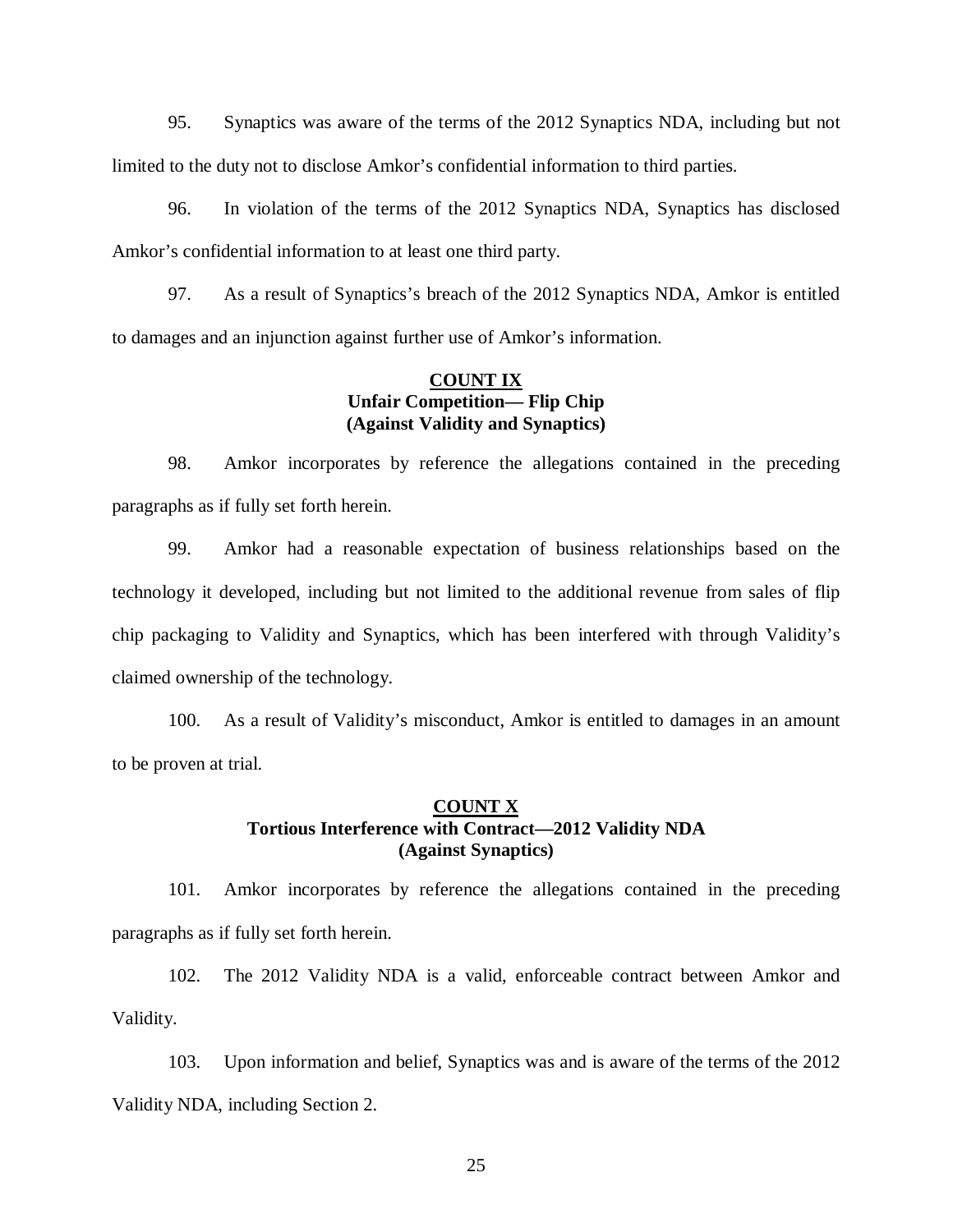104. As a result of Synaptics' intentional actions, Validity has breached Section 2 of the 2012 Validity NDA.

105. As a result of Synaptics' tortious interference with the 2012 Validity NDA, Amkor is entitled to injunctive relief and damages in an amount to be proven at trial.

### **COUNT XI Civil Conspiracy (Against Validity and Synaptics)**

106. Amkor incorporates by reference the allegations contained in the preceding paragraphs as if fully set forth herein.

107. As more fully set forth above, Validity and Synaptics agreed and knowingly and willfully conspired between themselves to misappropriate Amkor's trade secrets, breach the 2008 NDA, the 2012 Validity NDA, and the 2012 Synaptics NDA, and commit other wrongful actions.

108. Validity and Synaptics did the overt acts and things herein alleged in furtherance of the conspiracy and agreement alleged above.

109. As a direct and proximate result of Defendants' misconduct, Amkor has suffered and continues to suffer injury and actual damage for which Defendants should be held liable.

### **COUNT XII Violation of Computer Fraud And Abuse Act (Against Validity and Synaptics)**

110. Amkor incorporates by reference the allegations contained in the preceding paragraphs as if fully set forth herein

111. Amkor's computer system is a protected computer and network which is used across state lines in interstate commerce, has Internet access across state lines and was used to transfer Amkor's information for sales in interstate commerce.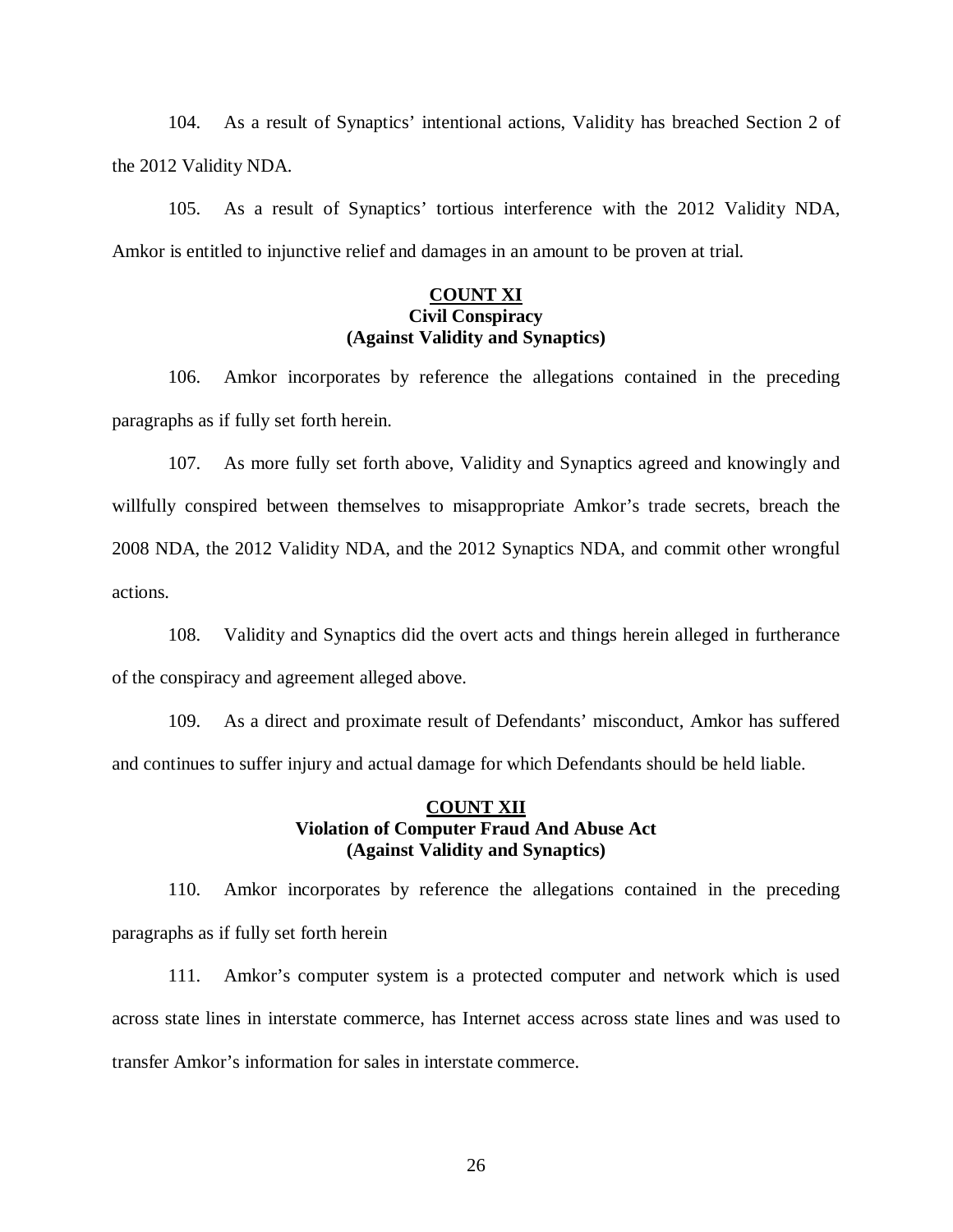112. Amkor did not authorize Validity and/or Synaptics to access Amkor's computerized information for the gain of Validity, Synaptics, and/or any Amkor competitor, in violation of the 2012 Validity NDA. However, Validity and/or Synaptics have done so.

113. Through the above-described conduct, Validity and/or Synaptics intentionally accessed a protected computer without authorization or exceeded its authority, and, as a result of such conduct, caused damage to Amkor aggregating at least \$5,000 in value this year in violation of 18 U.S.C. § 1030(a)(5)(C). As a result of Validity's and/or Synaptics' misconduct, Amkor is entitled to damages in an amount to be proven at trial.

## **COUNT XIII Violation of Delaware Misuse of Computer System Information Statute (Against Validity and Synaptics)**

114. Amkor incorporates by reference the allegations contained in the preceding paragraphs as if fully set forth herein.

115. Amkor did not authorize Validity and/or Synaptics to receive or retain Amkor's computerized information or make any copies of or disclose Amkor's computerized information in violation of the Section 2 of the 2012 Validity NDA.

116. Through the above-described conduct, Validity and/or Synaptics exceeded its authority to access Amkor's computerized information, and, as a result of such conduct, caused damage to Amkor. As a result of Validity and/or Synaptics' misconduct, Amkor is entitled to injunctive relief and restitution in an amount to be proven at trial.

WHEREFORE, Amkor respectfully requests the following relief:

a) A judgment that the Defendants have infringed the '174 Patent;

b) An award of all appropriate damages under 35 U.S.C. § 284 for Defendants' past infringement, and any continuing or future infringement of the Patent-In-Suit, up until the date of such judgment, including pre- and post-judgment interest, costs, and disbursements as justified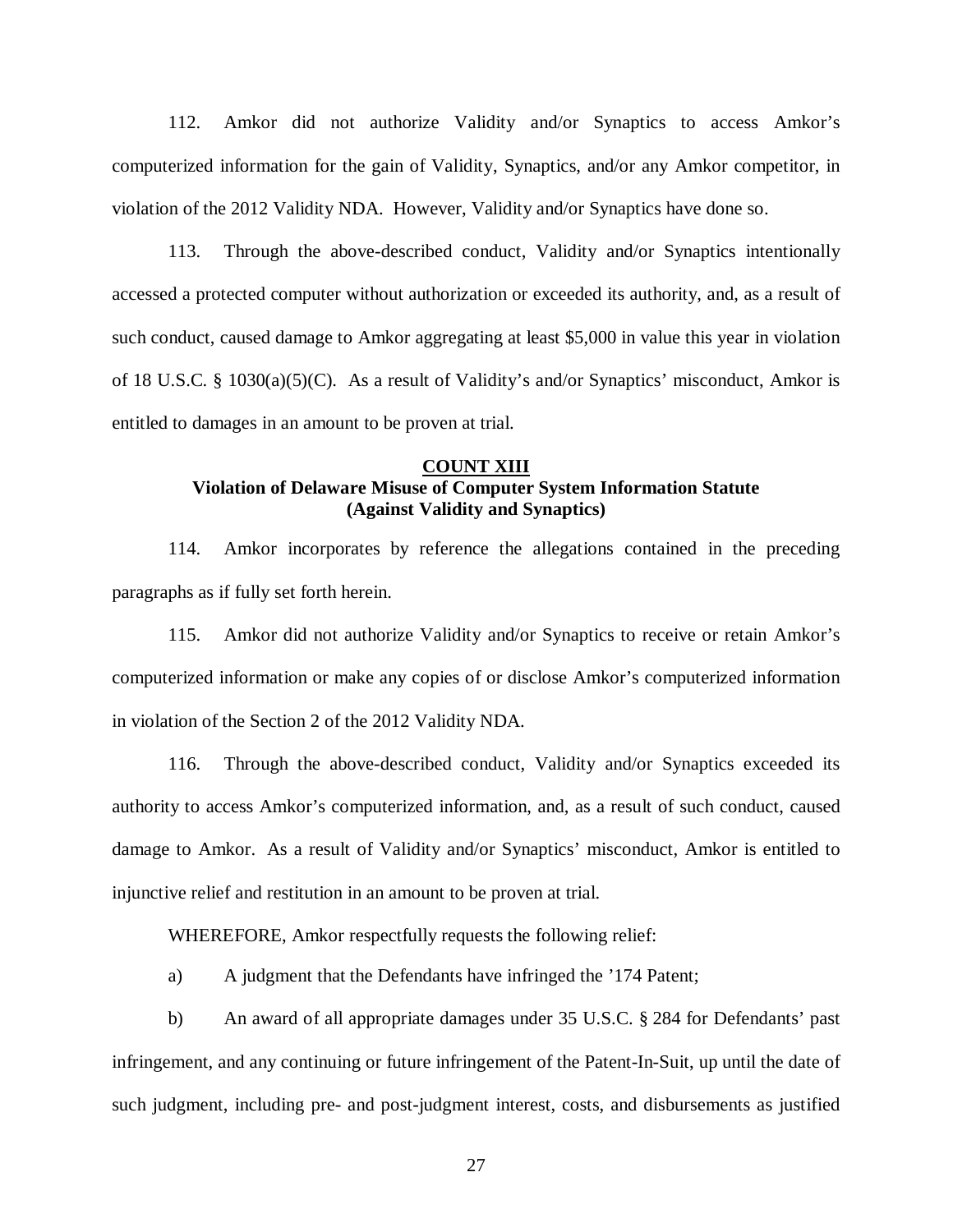under 35 U.S.C. § 284 and, if necessary, to adequately compensate Amkor for Defendants' infringement;

c) An award of damages against Defendants for all other wrongful conduct proven at trial;

d) A declaration that this is an exceptional case within the meaning of 35 U.S.C. § 285;

e) A judgment awarding Amkor its attorneys' fees, costs and expenses, as well as pre- and post-judgment interest;

f) The issuance of an order enjoining Defendants from infringing the Patent-In-Suit and from using, selling or importing infringing fingerprint sensors in or into this country or inducing infringement thereof;

g) The issuance of an order enjoining Defendants from further using or disclosing Amkor's information and from selling, marketing, or developing products based on it;

h) The imposition of a constructive trust upon the '460 Application and the '188 Application in favor of Amkor;

i) Transfer of the ownership of the '460 Application and the '188 Application to Amkor; and

j) Such further relief at law or in equity as the Court deems just and proper.

#### **DEMAND FOR JURY TRIAL**

Amkor hereby demands trial by jury on all claims and issues so triable.